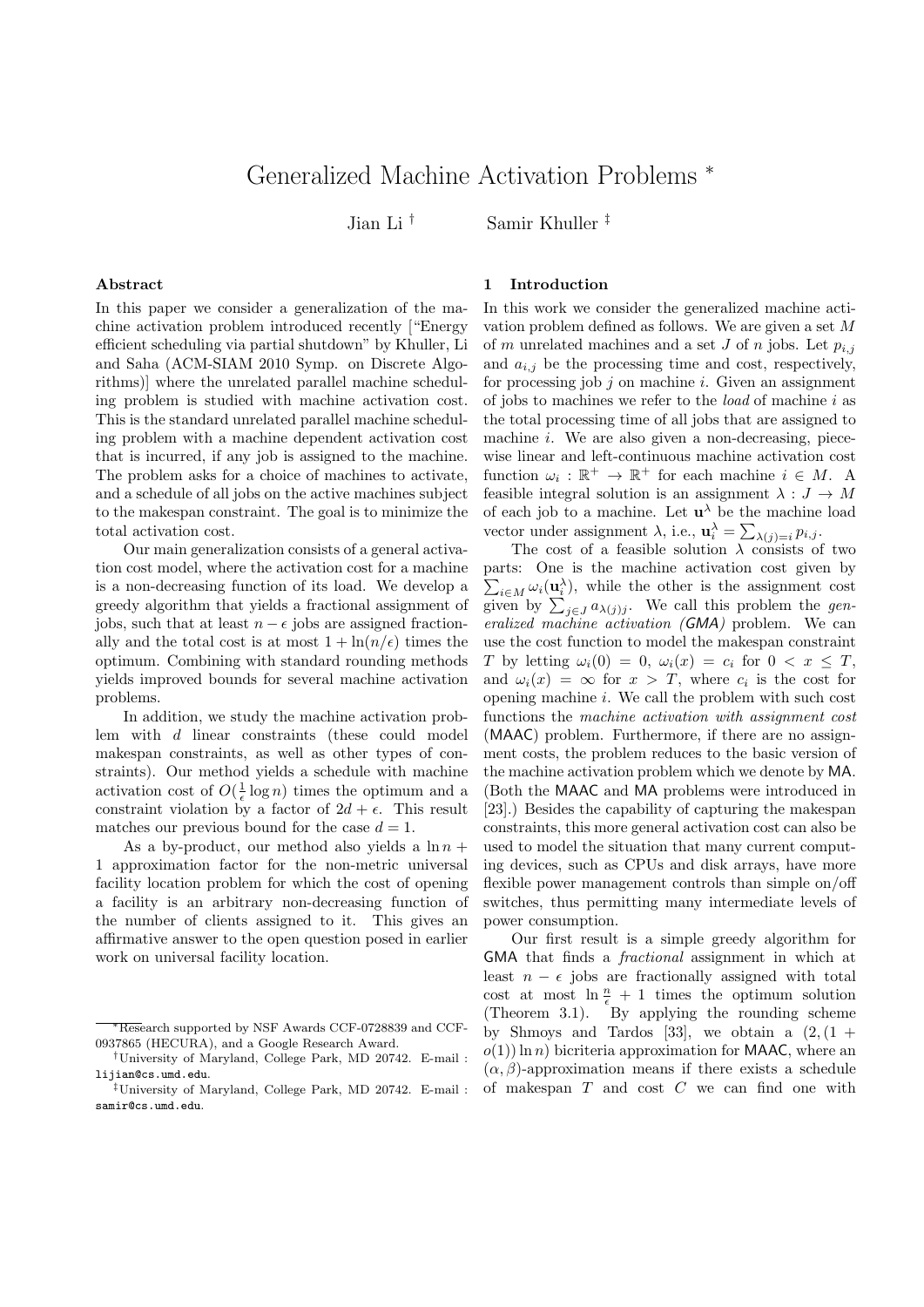makespan at most  $\alpha T$  and cost at most  $\beta C$ . This improves the  $(3+\epsilon, O(\frac{1}{\epsilon} \ln n))$ -approximation in [23] and the  $(2 + \epsilon, 2\ln(2n/\epsilon) + 5)$ -approximation in [14]. For MA, the algorithm reduces to the greedy algorithm for submodular covering problem and using the Shmoys-Tardos scheme yields a  $(2, \ln n + 1)$ -approximation, matching the results in [23]. Improving the factor of 2 for minimizing makespan is a well known open problem. We also obtain a  $(1+o(1))\psi \ln n$ -approximation for **GMA** if  $\omega_i$ () satisfies  $\omega_i(2x) \leq \psi \omega_i(x)$  for all i (e.g. for concave  $\omega$ , we have  $\psi = 2$ ).

Typically, a fractional assignment can be obtained from a generalized flow computation for an instance of the unrelated machine scheduling problem. In the special case where assignment costs can be modeled by a standard flow computation in the given GMA instance, the same greedy algorithm (with some simplifications) is able to find a feasible integral assignment and the total cost is at most  $\ln n+1$  times the optimum solution (Theorem 4.3). The result directly yields an optimal  $\ln n + 1$ -approximation for the non-metric universal facility location (UniFL) problem in which the cost function for a facility is an arbitrary non-decreasing function of the number of clients assigned to it. This answers an open question proposed in [19, 26]. We note that a logarithmic approximation is essentially optimal in light of Feige's result [13]: For any  $\epsilon > 0$ , there is no  $(1 - \epsilon) \ln n$ -approximation for set cover unless  $NP \subseteq DTIME[n^{O(\log \log n)}].$ 

Note that GMA does not fit into the well studied submodular covering framework [38]. Bar-Ilan et al. [3] considered the problem of incorporating the assignment cost to the submodular covering framework (see Section 4.3). Their framework, in which the assignment cost is captured by a standard network flow computation, can be used to model a number of network design problems including the capacitated facility location problem. Our work extends this work by having a more general cost function and assignment model, i.e., generalized flows. Our algorithm is simpler than their multiphase greedy approach and our bound is also tighter. We summarize our results in Figure 1.

Our main algorithm is a simple greedy algorithm. Indeed, in prior work we introduced a greedy framework [23] in which at each step a new machine is activated. We would like to activate the machine which has minimum cost to benefit ratio. However, computing the benefit of a machine in this context is a hard problem. The key idea there is to estimate the benefit by a fractional relaxation and compute a fractional schedule that is rounded at the end. In this work we significantly generalize this framework to define a greedy method that works with fractional activations at each step. In our analysis, we make extensive use of the conformal decomposition lemma (for generalized flows, and more generally for LP solutions), which enables a charging argument to show the relationship between the cost to benefit ratio and the optimum. Note that the charging argument for the basic set cover problem was extended for several generalizations such as facility location, set multicover, capacitated set cover [12]. To illustrate the use of the conformal decomposition lemma, we also give a short alternate proof of the supermodularity of minimum cost generalized flow. This simplifies the proof by Fleischer that is based on LP duality  $[14]$ <sup>1</sup>.

Besides one single makespan constraint, a more realistic machine may restrict the set of tasks that can be assigned to it in a variety of other ways. Several prior works study the problem of combining the degree constraint (at most a certain number of jobs can be assigned to a particular machine), or more generally some linear constraints, into the traditional machine scheduling problem (e.g. [39, 37, 25, 32]). Motivated by similar considerations, we study the machine activation problem with  $d$  linear constraints on each machine  $$ we refer to this problem as Machine Activation with Linear Constraints (MALC). We show that we can find a schedule such that the machine activation cost is at most  $O(\frac{1}{\epsilon} \log n)$  times the optimum and each constraint may be violated by at most a factor of  $2d+\epsilon$ . Note that when  $d = 1$ , our result matches the  $(2 + \epsilon, O(\frac{1}{\epsilon} \log n))$ approximation obtained by LP rounding in [23]. Our algorithm is also based on LP rounding and makes use of ideas from [25, 23].

1.1 Related Work Our work is closely related to the submodular covering framework [38]. In an instance of the problem, we are given a ground set  $N$ , with each element  $e$  in  $N$  having a cost  $c_e$  and a nonnegative monotone submodular function  $f: 2^N \to \mathbb{R}^+ \cup \{0\}.$ The objective is to find a subset  $S \subseteq N$  of the minimum cost such that  $f(S) = f(N)$ . It is well known that the problem admits logarithmic factor approximations [38, 15]. Indeed, the fractional version of MA is can be cast as a submodular covering problem [23, 14] , by noticing that maximum generalized flow is submodular (proved in [14]). However, MAAC and the more general GMA do not fit into the submodular covering framework due to the assignment cost. Fleischer [14] defined the supermodular packing problem and used it to capture the assignment cost for MAAC. It is not clear to how to

<sup>1</sup> In the context of network flows, the supermodularity (or submodularity) has a close relationship with the notions of substitutes and complements, which have been a subject of study in operation research community. See the references in [14] for prior work.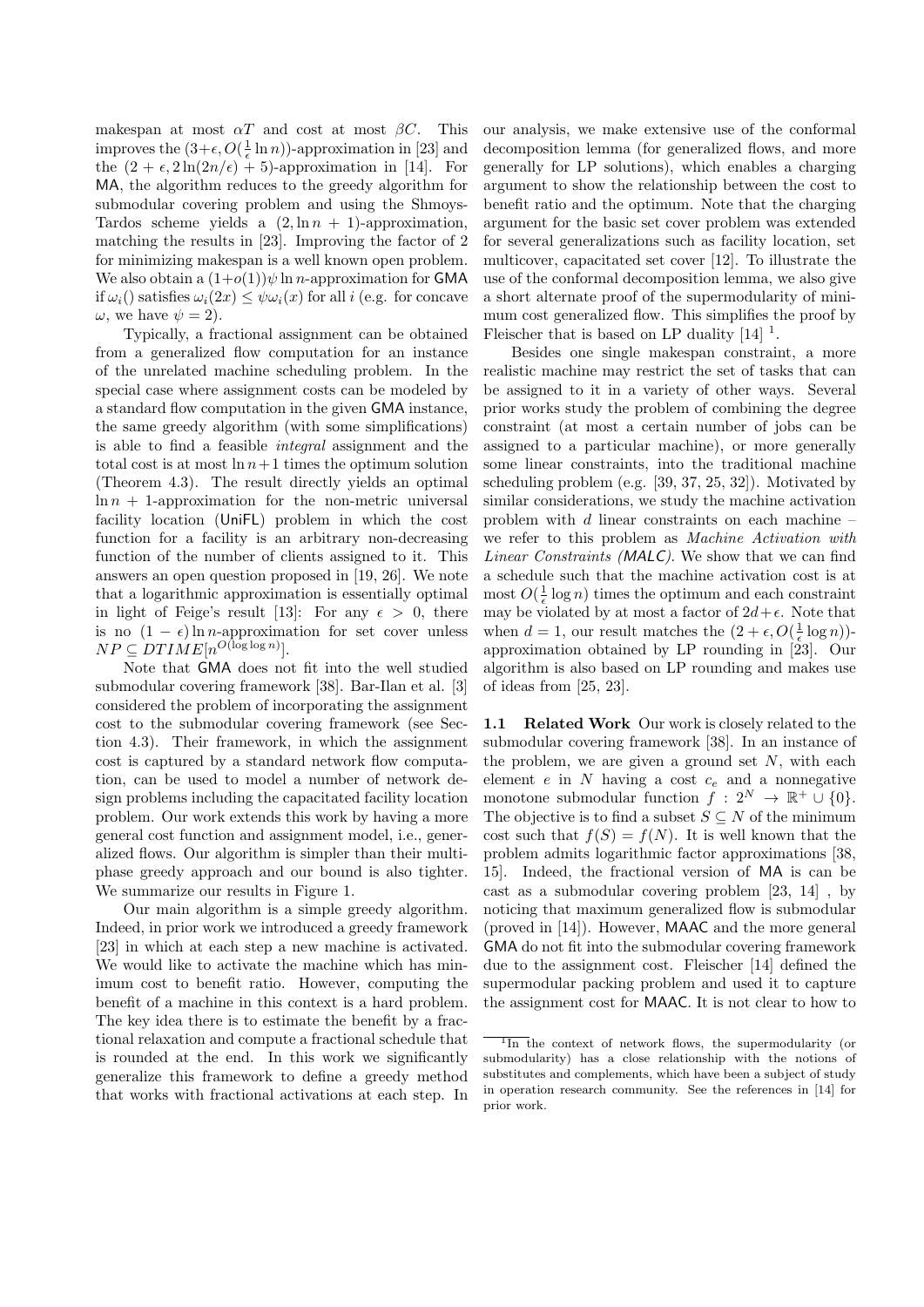|             | MA                                         | MAAC                                               | UniFL         | GSC                           |
|-------------|--------------------------------------------|----------------------------------------------------|---------------|-------------------------------|
| previous    | $(2, \ln n + 1)$ [23]                      | $(3 + \epsilon, O(\frac{1}{\epsilon} \ln n))$ [23] | open [19, 26] | $\left  O(\log nM) \right  3$ |
| results     | $(2 + \epsilon, \ln(n/\epsilon) + 1)$ [14] | $(2 + \epsilon, 2\ln(2n/\epsilon) + 5)$ [14]       |               |                               |
| our results | $(2, \ln n + 1)$                           | $(2,(1+o(1))\ln n)$                                | $\ln n + 1$   | $(*) \ln  {\bf b}  + 1$       |

Figure 1: Comparison of our results to previous results.  $n$  is the number of jobs (or clients). M is the largest integer in the instance. (\*) If  $|\mathbf{b}|$  is not bounded by a polynomial of input size, the ratio is  $(1 + o(1)) \ln |\mathbf{b}|$ .

use the the same idea in GMA because of the general machine cost functions. Fleischer [14] also studied the completion time version of the machine activation problem where there is a completion time constraint instead of of the makespan constraint and obtained a logarithmic approximation.

A considerable amount of work concerns the problem of rounding a fractional solution  $x$  obtained by solving the linear-(or convex-)programming relaxation to an integral one  $X$  such that multiple linear constraints are satisfied approximately in the rounded solution. Typically, the constraints are a collection of  $k$ linear functions  $f_i$  and we want to minimize the "discrepancy" terms  $|f_i(x) - f_i(X)|$  for most/all i. If k is not a constant, the terms usually depend on  $n$  or  $k$  [4, 1]. Recently, Saha and Srinivasan [32] used a random-walk rounding technique to show that there is an efficient algorithm that returns a b-matching maintaining the capacity constraints on all machines nodes and  $|f_i(X) - f_i(x)| < \ell_i \ \forall i$  where  $f_i$  is a linear function defined on edges incident on node  $i$  and  $\ell_i$  is an upper bound on the coefficients. This appears to be the first result that gives a bound independent of  $n$  for more than one constraint per node. MALC can be seen as a generalization of their problem by having activation costs for machines and d constraints on each machine. Our bound on the violation of the constraints is also independent of n.

There is a huge literature on the facility location problem and its many variants. For the uncapacitated facility location in metric space, small constant factor approximation algorithms can be obtained by many approximation algorithmic techniques (e.g. [34, 21, 9, 2, 20, 10]) The current best approximation ratio is 1.5 [8]. Guha and Khuller [18] showed that there is no 1.463 approximation unless  $NP \subseteq$  $DTIME[n^{O(\log \log n)}]$ . Hajiaghayi et al. [19] first studied the facility location problem with concave facility cost functions. Mahdian and Pal obtained the first constant approximation for arbitrary non-decreasing facility cost functions [26] where the problem was named universal facility location (UniFL). The focus of both works is the metric case and a logarithmic approximation for the non-metric case was posed as an open question. The current best ratio for metric universal facility location is 6.702 by Vygen [36]. A number of well-studied problems are very special cases of universal facility location. These include uncapacitated facility location, set cover with soft or hard capacities, facility location with soft constraints [2, 11, 20, 27] or hard capacities [24, 29, 11, 40], the linear-cost facility location problem [27, 28], the concave-cost facility location [19] and the load-distance balancing problem [6].

The special case of MA where the job assignment can be computed via a max-flow has been also studied in the context of deploying internet transit access points in a wireless sensor network [30] and designing a payment system in a trust network [16]. The algorithms developed in the above two works are also greedy and they use a charging argument based on the path decomposition of flow that is similar to ours in spirit.

## 2 Preliminaries

Scheduling unrelated machines can be modeled as a generalized flow problem. We review some basic concepts about generalized flows. A generalized flow problem is the same as a standard flow problem, except with a *gain* factor  $\gamma_e > 0$  on each arc e. This means that if a unit of flow enters arc  $e, \gamma_e$  units of flow leave arc  $e$ . We say  $\sum_{e \in E} f_e c_e$  where  $c_e$  is the cost per unit of flow on arc  $e$ , arc e is a normal arc if  $\gamma_e = 1$ . The cost of the flow f is and  $f_e$  is the flow entering arc e. To see that how a generalized flow is used to compute a fractional assignment, we add a sink t to the bipartite graph  $G = (M \cup J, E)$ . We add a normal arc  $(j, t)$  for each job j. Each arc  $(j, t)$ has a capacity 1. Each arc  $(i, j), i \in M, j \in J$  has a capacity  $p_{ij}$ , gain factor  $1/p_{i,j}$ , and cost  $c_{ij} = a_{ij}/p_{ij}$ . Each node  $i \in M$  is a flow source and its flow excess is determined during the execution of our algorithm. The total fractional number of satisfied jobs is the amount of flow that the sink  $t$  receives and the fractional assignment cost is just the cost the corresponding flow. The *gain of a cycle* is the product of the gain factors of arcs in that cycle. A flow generating (flow-absorbing) cycle is a cycle whose gain factor is larger (smaller) than one. A bicycle consists of a flow-generating cycle, a flowabsorbing cycle, and a (possibly trivial) path from the first cycle to the second. A circulation is a feasible gen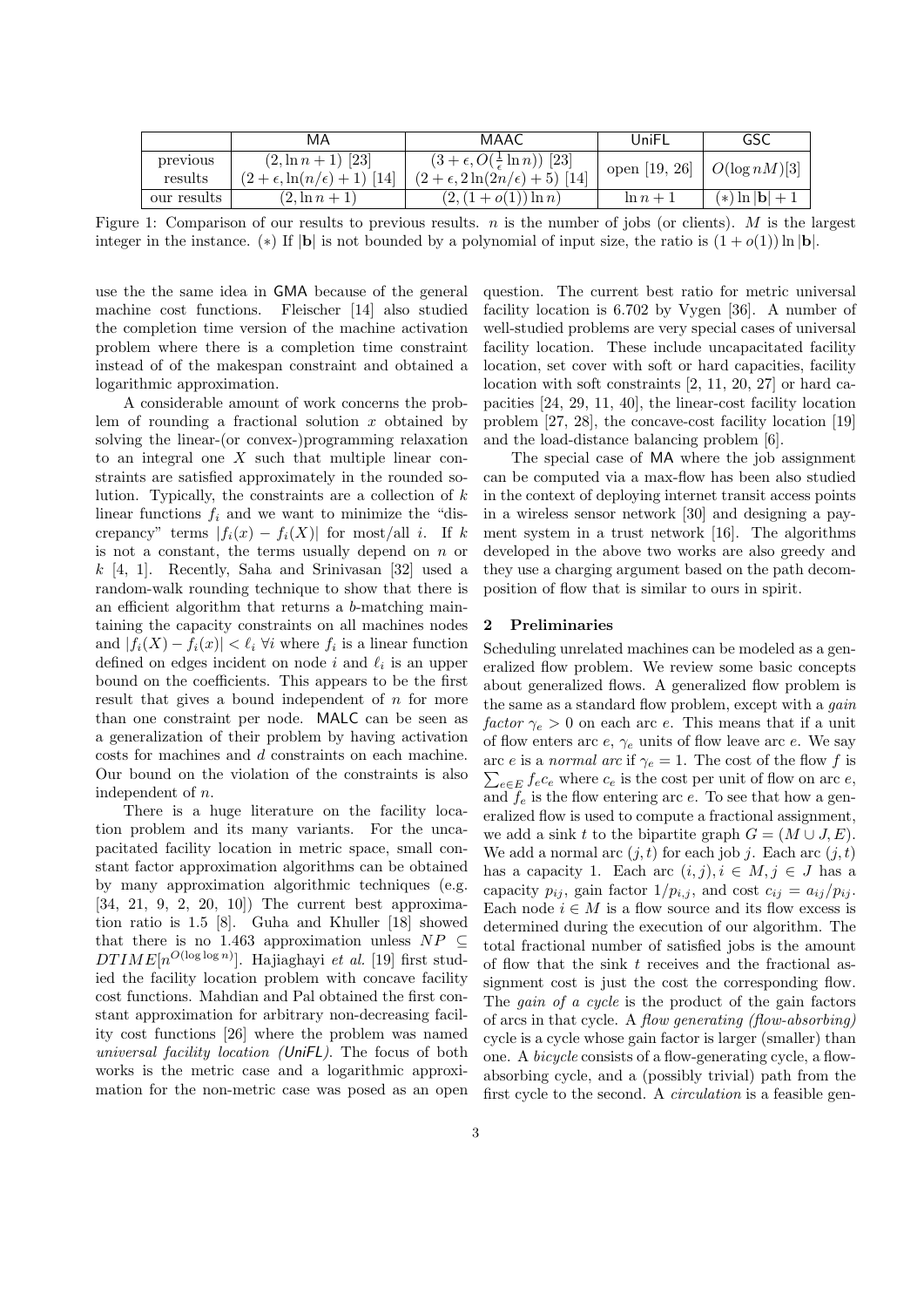eralized flow on a network where there is no flow excess or demand at any node. A circuit is a circulation that sends positive flow only along the arcs of a bicycle or unit-gain cycle. We shall use the following conformal decomposition lemma extensively.

LEMMA 2.1.  $([17])$  A generalized circulation f can be decomposed into circuits  $g_1, \ldots, g_k$  with  $k \leq |E|$  such that  $f = \sum_{i=1}^{k} g_i$  and  $g_i(e) > 0$  only if  $f(e) > 0$ .

Clearly, the existence of a negative cost circuit in the residual graph implies that the current circulation can be improved by pushing flow around the circuit. The converse of this fact is also true: A generalized circulation  $f$  is optimal if and only if the residual graph contains no negative cost circuit (e.g. [17]).

Sometimes, it is easy to think of a source (a sink) as a flow-generating (flow-absorbing) self-loop. For example, if source  $s$  has a flow excess  $x$ , we replace s with a self loop which has a gain factor 2 and capacity x. Therefore, a generalized flow in our context can be treated as a generalized circulation and the decomposition lemma is still applicable. In our algorithm, the machine activation cost is counted separately from the flow cost, so the cost on these self loops is zero. We finally note that, in a fractional assignment, the load of machine  $i$  equals to the amount of flow leaving node i.

#### 3 The Greedy Algorithm

Our main result in this section is the following theorem.

THEOREM 3.1. There is a polynomial time approximation algorithm that can find a fractional assignment such that at least  $n-\epsilon$  jobs are (fractionally) satisfied and the cost is at most  $\ln(\frac{n}{\epsilon})+1$  times the optimal cost for GMA.

First, we need some notation and more preparation on generalized flows. Arc  $(v, w)$  has capacity  $u_{vw} \geq 0$ , gain factor  $\gamma_{vw} > 0$ , and per unit flow cost  $c_{vw} \geq 0$ . Let  $\mathbf{u} \in \mathbb{R}^{|M|}$  be the flow excess vector where  $\mathbf{u}_i$  is the flow excess on machine node *i*. Let  $f_{vw}$  be the flow value entering arc  $(v, w)$ . For a flow f, we use  $c(f)$  to denote the cost of the flow, i.e.,  $c(f) = \sum_{vw} c_{vw} f_{vw}$ . Note that  $\mathbf{u}_i$  puts an upper bound on the load of machine i. Recall that we can think of a machine node  $i$  with flow excess  $x$  as a flow-generating self-loop with gain factor 2 and capacity  $x$ . We shall also call **u** *capacity vector* sometimes, where  $\mathbf{u}_i = u_{ii}$ , the capacity of the self-loop  $(i, i)$ . Let  $G[\mathbf{u}]$  be the generalized flow network with capacity vector **u**. We define  $\pi(\mathbf{u}, f_t)$  to be the optimal cost of sending at least  $f_t$  units of flow to t in  $G[\mathbf{u}]$ , which can be determined by the following LP:

(3.1) 
$$
\pi(\mathbf{u}, f_t) = \min. \sum_{vw} c_{vw} f_{vw}
$$

Algorithm 1: GMA-GREEDY $(G, \epsilon, \delta)$ 

1 **u** = **0**,  $f_t = 0$ ; 2 while  $f_t < n - \epsilon$  do **3** Choose machine i and  $\alpha \geq 0, \beta \geq \delta$  s.t. 4  $\rho(i, \alpha, \beta, \mathbf{u}, f_t)$  is minimized;  $\begin{array}{c|c} \mathbf{5} & \mathbf{\widehat{u}} = \mathbf{u} + \alpha \mathbf{e}_i; \ \mathbf{6} & f_t = f_t + \beta; \end{array}$  $f_t = f_t + \beta;$  $\mathbf{v} \parallel \mathbf{u} = \text{CLEANUP}(\hat{\mathbf{u}}, f_t);$ 

s. t. 
$$
\sum_{w \in \delta^+(v)} f_{vw} - \sum_{w \in \delta^-(v)} \gamma_{wv} f_{wv} = 0 \ \forall v \in V \setminus t;
$$

$$
\sum_{w \in \delta^-(t)} \gamma_{wt} f_{wt} \ge f_t;
$$

$$
0 \le f_{vw} \le u_{vw} \ \forall (v, w)
$$

where  $\delta^-(v) = \{w \mid (w,v) \in E\}$  and  $\delta^+(v) =$  $\{w \mid (v, w) \in E\}$ . This first constraint is the flow conservation constraint, i.e., the total flow entering a node equals that leaving the node. The second says the total flow entering the sink t is at least  $f_t$ . In this LP, we use flow-generating self-loops on machine nodes. Therefore, we do not need any other constraint to model flow excesses.

In this paper, we assume that  $\pi(\mathbf{u}, 0) = 0$  for any  $\mathbf{u} \succeq 0$  and  $\pi(\mathbf{u}, f_t) \geq 0$  for any  $\mathbf{u} \succeq 0$  and  $f_t \geq 0$ . It is a useful fact that  $\pi(\mathbf{u}, f_t)$  is a nondecreasing function of  $f_t$  (a standard property for linear programming).

Let  $C(\mathbf{u}, f_t) = \sum_{i \in M} \omega_i(\mathbf{u}_i) + \pi(\mathbf{u}, f_t)$ . Define

$$
\rho(i, \alpha, \beta, \mathbf{u}, f_t) = \frac{1}{\beta} \Big( C(\mathbf{u} + \alpha \mathbf{e}_i, f_t + \beta) - C(\mathbf{u}, f_t) \Big)
$$

for any  $i \in M$  and  $\alpha, \beta > 0$ , where  $e_i$  is the *i*th elementary vector:  $\mathbf{e}_i(i) = 1$  and  $\mathbf{e}_i(j) = 0$  for  $j \neq i$ .

Our greedy algorithm starts with  $\mathbf{u} = \mathbf{0}$ . In each iteration, we first increase the capacity of some machine i by  $\alpha$  and push  $\beta$  more units of flow to t such that  $\rho(i, \alpha, \beta, \mathbf{u}, f_t)$  is minimized. To ensure the algorithm runs in polynomial time, we require that the increment  $\beta$  is at least a given parameter  $\delta(\delta = \frac{1}{\text{poly}(n)}$  will be fixed later). Then, we perform a clean-up procedure which produces a maximal excess vector which could send as much flow to the sink with no larger cost (Property 3.1). This property is useful in the analysis of Lemma 3.4. The algorithm terminates when the sink  $t$  receives more than  $n - \epsilon$  units of flow, i.e., more than  $n - \epsilon$  fractional clients are satisfied. It is easy to see that there are a polynomial number of iterations. We specify below how each iteration can be implemented in polynomial time. We denote the algorithm by **GMA-GREEDY** (see Algorithm 1).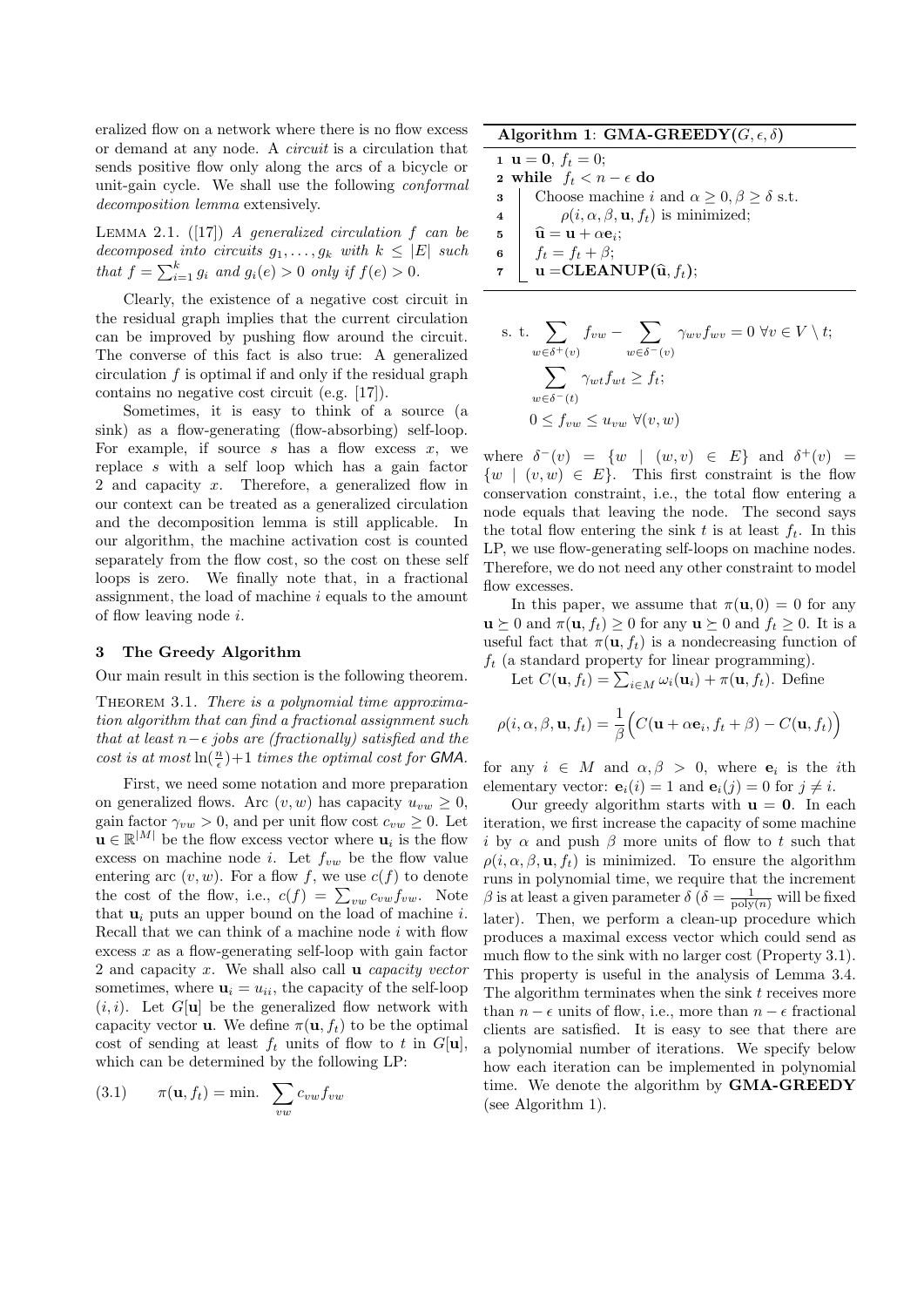Finding the minimum ratio  $\rho$ : Now, we elaborate on how to find the minimum  $\rho$  value in each iteration in polynomial time. For a fixed machine  $i$ , it is easy to see that  $\rho$  is the optimal value of the following *linear*fractional program (LFP):

min. 
$$
\frac{1}{\beta} \left( \omega_i (\mathbf{u}_i + \alpha) - \omega_i (\mathbf{u}_i) + \sum_{vw} c_{vw} f_{vw} - \pi (\mathbf{u}, f_t) \right)
$$
  
s. t. 
$$
\sum_{w \in \delta^+(v)} f_{vw} - \sum_{w \in \delta^-(v)} \gamma_{wv} f_{wv} = 0 \ \forall v \in V \setminus \{t\};
$$

$$
\sum_{w \in \delta^-(t)} \gamma_{wt} f_{wt} \ge f_t + \beta;
$$

$$
0 \le f_{vw} \le u_{vw} \ \forall (v, w) \in E \setminus \{(i, i)\};
$$

$$
0 \le f_{ii} \le u_{ii} + \alpha, \ \alpha \ge 0, \beta \ge \delta
$$

We can assume  $\omega_i(\mathbf{u}_i + \alpha)$  is a linear function of  $\alpha$ . This is without loss of generality since we can solve the above FLP for every piece of the function  $\omega_i(.)$  (recall  $\omega(.)$  is piecewise linear) and take the minimum. Any FLP of the form max.  $\frac{\mathbf{c}^T\mathbf{x}+d}{\mathbf{c}^T\mathbf{x}+f}$  s.t.  $\mathbf{A}\mathbf{x} = \mathbf{b}, \mathbf{x} \geq 0$ can be converted to an equivalent LP by standard homogenization [7] as follows: W.l.o.g. assume  $e^T x +$  $f > 0$ . We introduce a new variable z and let  $z =$  $\frac{1}{e^T \mathbf{x}+f}$ . Then, the FLP can be written as max.  $z \mathbf{c}^T \mathbf{x} +$ dz s.t.  $z\mathbf{A}\mathbf{x} = z\mathbf{b}$ ,  $z\mathbf{e}^T\mathbf{x} + fz = 1$ ,  $x \ge 0$ . Substituting  $z**x**$  with new variables **y**, we get an equivalent linear program max.  $\mathbf{c}^T \mathbf{y} + dz$  s.t.  $\mathbf{A} \mathbf{y} = z \mathbf{b}, \mathbf{e}^T \mathbf{y} + fz =$  $1, y, z \geq 0.$ 

The CLEANUP procedure: Now, we specify the details of the **CLEANUP** procedure. Given  $\hat{u}$  and  $f_t$ , the goal of the procedure is to find an excess vector u such that the following property holds:

PROPERTY 3.1. (1)  $C(\mathbf{u}, f_t) \leq C(\mathbf{\hat{u}}, f_t);$  (2) There does not exist any  $i \in M$  and  $\alpha \geq 0$  such that  $C(\mathbf{u}+\alpha \mathbf{e}_i, f_t) < C(\mathbf{u}, f_t).$ 

In other words, we want to find a maximal excess vector such that the total cost of sending  $f_t$  flow to t is no larger than  $C(\hat{\mathbf{u}}, f_t)$ . The algorithm iterates over all machine nodes. For each machine node  $i$ , the algorithm attempts to add the maximum amount of excess to  $\mathbf{u}_i$  such that the total cost does not increase. This amount can be determined by the following LP:

Algorithm 2: CLEANUP $(\hat{\mathbf{u}}, f_t)$ 

- 1 for each  $i \in M$  do
- 2 Let  $\alpha$  be the optimal solution of LP(3.2);
- $\hat{\mathbf{u}} = \hat{\mathbf{u}} + \alpha \mathbf{e}_i ;$
- 4 Return  $\widehat{\mathbf{u}}$ ;

(3.2) maximize  $\alpha$ , subject to

$$
\omega_i(\widehat{\mathbf{u}}_i + \alpha) - \omega_i(\widehat{\mathbf{u}}_i) + \sum_{vw} c_{vw} f_{vw} - \pi(\widehat{\mathbf{u}}, f_t) \le 0;
$$
  

$$
\sum_{w \in \delta^+(v)} f_{vw} - \sum_{w \in \delta^-(v)} \gamma_{wv} f_{wv} = 0 \ \forall v \in V \setminus \{t\};
$$
  

$$
\sum_{w \in \delta^-(t)} \gamma_{wt} f_{wt} \ge f_t;
$$
  

$$
0 \le f_{vw} \le u_{vw} \ \forall (v, w) \in E \setminus \{(i, i)\};
$$
  

$$
0 \le f_{ii} \le \mathbf{u}_i + \alpha, \ \alpha \ge 0
$$

The first constraint dictates that the cost does not go up. The last one increase the capacity of the flowgenerating self-loop  $(i, i)$  to  $(\mathbf{u}_i + \alpha)$ . In Lemma 3.3, we show that it suffices to increment the excess once for every machine in order to ensure Property 3.1.

3.1 Analysis of the Approximation Ratio We need a few lemmas. We use  $\mathcal{R}(G, f)$  to denote the residual graph of G w.r.t. f and  $\mathcal{R}(\mathbf{u}, f)$  as a shorthand notation for  $\mathcal{R}(G[\mathbf{u}], f)$ . First, we state some simple facts that will be useful in various places. The proofs of the first three are straightforward and the fourth can be easily seen from the first three.

- LEMMA 3.1. 1. If  $f$  is a feasible circulation in  $G$  and  $f'$  is a feasible circulation in  $\mathcal{R}(G, f)$ . Then,  $f + f'$ is feasible in G.
	- 2. Suppose  $f$  and  $f'$  are feasible circulations in  $G$ . Then,  $f - f'$  is a feasible circulation in  $\mathcal{R}(G, f')$ 2 .
	- 3. Suppose f, a feasible circulation in G, can be decomposed to conformal circuits  $g_1, g_2, \ldots, g_k$ . For any  $S \subseteq [k]$ ,  $\sum_{i \in S} g_i$  is a feasible circulation on G.
- $4.$  Suppose  $f$  and  $f'$  are feasible circulations in G.  $f - f'$  is decomposed into conformal circuits  $g_1, g_2, \ldots, g_k$ . For any  $S \subseteq [k]$ ,  $f' + \sum_{i \in S} g_i$  and  $f - \sum_{i \in S} g_i$  are feasible circulations in G.

 $\sqrt{2-1}$  unit of flow on  $(v, w)$  is equivalent to  $\gamma_{vw}$  units of flow on  $(w, v).$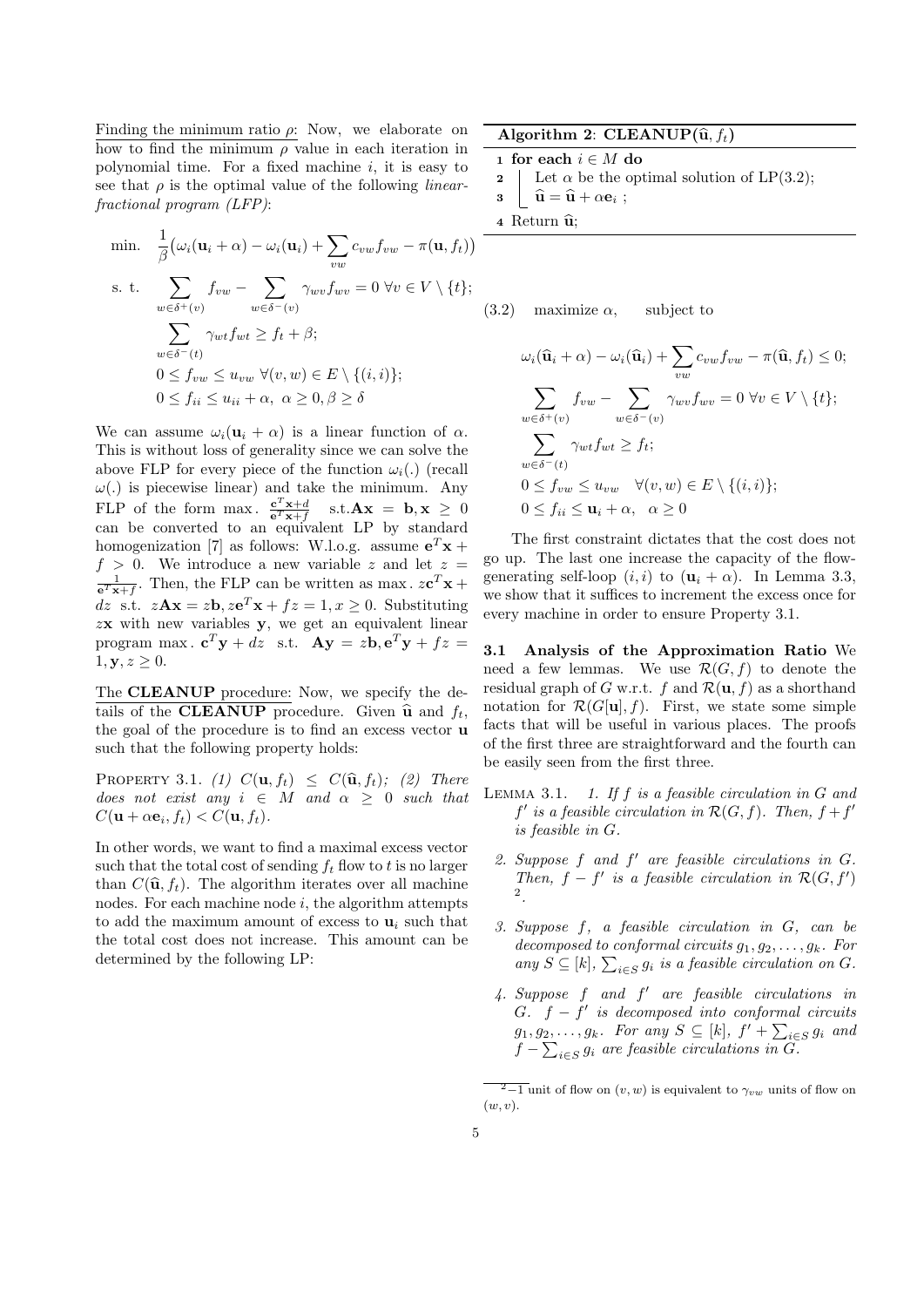Recently, Fleischer showed that  $\pi(\mathbf{u})$  is supermodular [14]. The proof was based on analyzing the changes of the dual variables. We provide a simpler direct proof using conformal decomposition.

LEMMA 3.2. (Fleischer [14])  $\pi(., f_t)$  is a supermodular function. That is, that for any excess vector  $\mathbf{u}, i \in M$ , positive scalars  $\alpha, \beta$ , and  $\mathbf{u}' = \mathbf{u} + \beta \mathbf{e}_j$ , the following inequality holds:

$$
\pi(\mathbf{u},f_t) - \pi(\mathbf{u} + \alpha \mathbf{e}_i, f_t) \ge \pi(\mathbf{u}',f_t) - \pi(\mathbf{u}' + \alpha \mathbf{e}_i, f_t).
$$

*Proof.* We drop the second parameter  $f_t$  for ease of notation. Let  $f, f^i, f^j, f^{ij}$  denote the optimal flow corresponding to  $\pi(\mathbf{u}), \pi(\mathbf{u}+\alpha \mathbf{e}_i), \pi(\mathbf{u}')$  and  $\pi(\mathbf{u}'+\alpha \mathbf{e}_i)$ , respectively. Using Lemma 2.1,  $\overline{f}_1 = f^j - f$  can be decomposed into conformal circuits. First, we can see all circuits have non-positive cost. Otherwise, by Lemma 3.1.4, subtracting those with positive costs from  $f^j$  results in a feasible flow on  $G[\mathbf{u} + \beta \mathbf{e}_j]$  of less cost, contradicting the optimality of  $f^j$ . Second, no circuit has positive flow on any flow-generating loop other than  $(j, j)$  since otherwise we can add those circuits to f and get a feasible flow of less cost, contradicting that  $f$  is optimal. Repeating the same argument,  $\bar{f}_2 = f^{ij} - f^{ji}$ can be also decomposed into conformal circuits whose costs are non-positive and no circuit has positive flow on any flow generating loop other than  $(i, i)$ .

 $\overline{f}_1 + \overline{f}_2 = f^{ij} - f$  is a feasible flow on  $\mathcal{R}(\mathbf{u} + \alpha \mathbf{e}_i +$  $\beta \mathbf{e}_j, f$ ). We decompose  $\bar{f}_1 + \bar{f}_2$  into conformal circuits and partition them into two groups. The circuits in the first group  $g_1$  (the second group  $g_2$ ) has positive flow on the flow generating loop  $(j, j)$   $((i, i))$ . Other circuits can be assigned to either group arbitrarily. Since  $f + g_1$ is a feasible flow on  $G[\mathbf{u} + \alpha \mathbf{e}_i + \beta \mathbf{e}_j]$  (by Lemma 3.1.4), thus on  $G[\mathbf{u} + \beta \mathbf{e}_j]$ , we have  $c(g_1) \geq c(\bar{f}_1)$ . Therefore,

$$
c(g_2) = c(\bar{f}_1 + \bar{f}_2) - c(g_1) \le c(\bar{f}_2).
$$

Also we can see that  $f + g_2$  is a feasible flow on  $G[\mathbf{u} + \alpha \mathbf{e}_i]$ . Hence,

$$
\pi(\mathbf{u} + \alpha \mathbf{e}_i) - \pi(\mathbf{u}) \le c(g_2) \le c(\bar{f}_2)
$$
  
=  $c(f^{ij}) - c(f^j) = \pi(\mathbf{u}' + \alpha \mathbf{e}_i) - \pi(\mathbf{u}').$ 

This completes the proof

LEMMA 3.3. The excess vector  $\bf{u}$  returned by **CLEANUP** $(\hat{\mathbf{u}}, f_t)$  satisfies Property 3.1.

*Proof.* The third constraint in  $LP(3.2)$  guarantees that  $C(\mathbf{u}, f_t)$  does not increase over iterations. This proves the first part. Now we show the second part. Suppose the lemma is not true and there exists  $i \in M$  and  $\alpha > 0$ 

such that  $C(\mathbf{u} + \alpha \mathbf{e}_i, f_t) < C(\mathbf{u}, f_t)$ . We denote the excess vector obtained right after the ith iteration by  $\mathbf{u}^{(i)}$ . It is obvious that  $C(\mathbf{u}^{(i)} + \alpha \mathbf{e}_i, f_t) > C(\mathbf{u}^{(i)}, f_t)$ for any  $\alpha > 0$ , since otherwise we would have a larger optimal value for  $LP(3.2)$ . Thus, we have that

$$
C(\mathbf{u}^{(i)}, f_t) - C(\mathbf{u}^{(i)} + \alpha \mathbf{e}_i, f_t) < 0
$$
  
< 
$$
< C(\mathbf{u}, f_t) - C(\mathbf{u} + \alpha \mathbf{e}_i, f_t).
$$

Subtracting  $\omega_i(\mathbf{u}_i^{(i)}) - \omega_i(\mathbf{u}_i^{(i)} + \alpha) = \omega_i(\mathbf{u}_i) - \omega_i(\mathbf{u}_i + \alpha)$ from both sides, we can get

$$
\pi(\mathbf{u}^{(i)}, f_t) - \pi(\mathbf{u}^{(i)} + \alpha \mathbf{e}_i, f_t) < \pi(\mathbf{u}, f_t) - \pi(\mathbf{u} + \alpha \mathbf{e}_i, f_t).
$$

which contradicts the supermodularity of  $\pi$ .  $\Box$ 

For any two vectors **a** and **b**, we use  $max(a, b)$ to denote the vector  $(\max(\mathbf{a}_1, \mathbf{b}_1), \ldots, \max(\mathbf{a}_m, \mathbf{b}_m)).$ The following lemma is the key to establishing the approximation ratio. The statement of the lemma is somewhat reminiscent of the standard relationship between the cost-benefit ratio and the optimum for set cover, which can be shown by a simple charging argument. However, the charging argument here is not as straightforward and needs to be done based on a conformal decomposition.

LEMMA 3.4. Suppose  $\mathbf{u}$ ,  $f_t$  satisfy the second part of Property 3.1. For any  $\tilde{\mathbf{u}}, \tilde{f}_t$  such that  $\tilde{f}_t - f_t \geq \epsilon$ , the following holds: following holds:

$$
\min_{i,\alpha,\beta\geq\delta}\rho(i,\alpha,\beta,\mathbf{u},f_t)\leq \big(1+\frac{n\delta}{\epsilon}\big)\frac{C(\widetilde{\mathbf{u}},\widetilde{f}_t)}{\widetilde{f}_t-f_t}.
$$

*Proof.* Let  $f$ ,  $\tilde{f}$  be the generalized flows corresponding to  $\pi(\mathbf{u}, f_t)$  and  $\pi(\widetilde{\mathbf{u}}, \widetilde{f}_t)$ , respectively. Consider the flow  $\tilde{f} - f$ . Apply Lemma 2.1,  $\tilde{f} - f$  can be decomposed into conformal circuits. By Lemma 3.1.2, we can see that  $\tilde{f} - f$  is a feasible flow on  $\mathcal{R}(\max(\mathbf{u}, \tilde{\mathbf{u}}), f)$ , so is any conformal circuit obtained from the decomposition. Now, we group those circuits as follows. If the circuit contains the flow-generating self-loop  $(i, i)$ , we assign it to group  $g_i$ . Thanks to the structure of the circuit, each circuit contains at most one flow-generating self-loop. We note it may also contain at most one flow-absorbing self-loop (a negative flow on an flow-generating arc can be seen as a positive flow on the arc of the opposite (flow-absorbing) direction). Other circuits containing no self-loop are assigned arbitrarily. We also use  $q_i$  to denote the flow formed by the sum of the circuits in  $g_i$ . Let  $\Delta \mathbf{u}_i = \max(\tilde{\mathbf{u}}_i, \mathbf{u}_i) - \mathbf{u}_i$ <br>and  $\Delta u_i = \max(u_i, \tilde{\mathbf{u}}_i)$  (*u*)  $\Delta u_i$  (*u*) Let  $(a_i)$  =  $\sum_{wt} \gamma_{wt} g_i(w, t)$  be the the contribution of  $g_i$  to the sink and  $\Delta \omega_i = \max(\omega_i(\widetilde{\mathbf{u}}_i), \omega_i(\mathbf{u}_i)) - \omega_i(\mathbf{u}_i)$ . Let  $(g_i)_t =$ t and  $S = \{i \mid (g_i)_t < \delta\}.$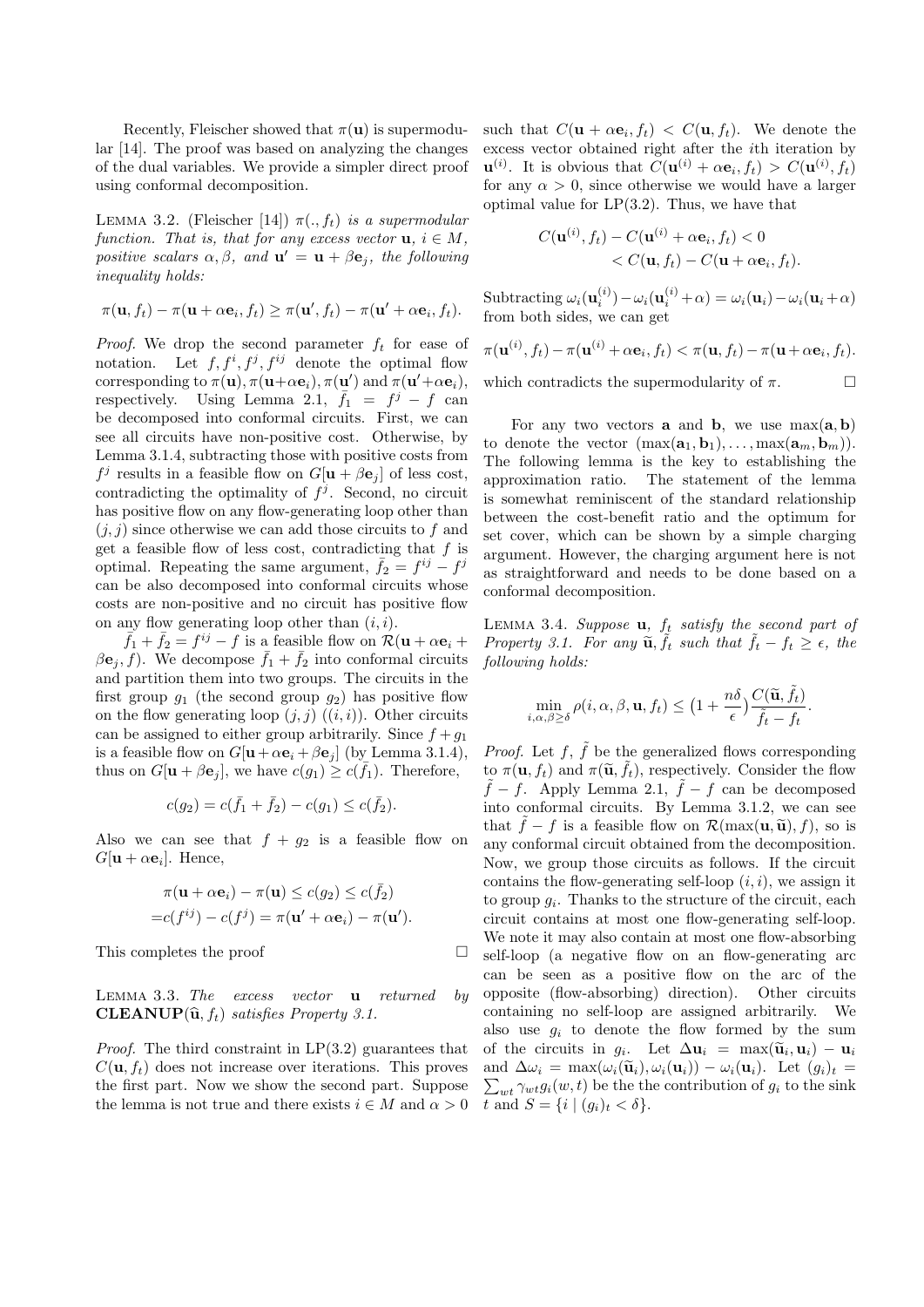Due to Property 3.1 and the fact that  $C(\mathbf{u}, f_t)$  is non-decreasing in  $f_t$ , we can see that  $\Delta \omega_i + c(g_i)$  must be nonnegative for every  $i \in M$ . Therefore, we have that

$$
\frac{C(\widetilde{\mathbf{u}}, \widetilde{f}_t)}{\widetilde{f}_t - f_t} \geq \frac{\sum_i \Delta \omega_i + \pi(\widetilde{\mathbf{u}}, \widetilde{f}_t) - \pi(\mathbf{u}, f_t)}{\sum_i (g_i)_t}
$$
\n
$$
= \frac{\sum_i (\Delta \omega_i) + c(g_i))}{\sum_{i \in S} (g_i)_t + \sum_{i \in M \setminus S} (g_i)_t}
$$
\n
$$
\geq \frac{\sum_{i \in M \setminus S} (\Delta \omega_i) + c(g_i))}{\sum_{i \in M \setminus S} (g_i)_t + n\delta}
$$
\n
$$
\geq \left(1 - \frac{n\delta}{\epsilon}\right) \frac{\sum_{i \in M \setminus S} (\Delta \omega_i) + c(g_i))}{\sum_{i \in M \setminus S} (g_i)_t}
$$
\n
$$
\geq \left(1 - \frac{n\delta}{\epsilon}\right) \min_i \frac{\Delta \omega_i + c(g_i)}{(g_i)_t},
$$

The third inequality holds since  $\sum_{i \in M \setminus S} (g_i)_t + n\delta \ge \epsilon$ . Notice that  $g_i$  is a feasible flow on  $\mathcal{R}(\mathbf{u} + \Delta \mathbf{u}_i \mathbf{e}_i, f)$  by Lemma 3.1.4. Therefore  $f + g_i$  is feasible on  $G[\mathbf{u}]$  $\Delta \mathbf{u}_i \mathbf{e}_i$  by Lemma 3.1.1 and has  $(g_i)_t$  more units of flow received by t. Thus  $\frac{\Delta \omega_i + c(g_i)}{(g_i)_t}$  is an upper bound of  $\min_{\alpha, \beta} \rho(i, \alpha, \beta, \mathbf{u}, f_t).$ 

Suppose the algorithm terminates at iteration  $k$ . The cost of our solution is SOL  $\leq \sum_{i=1}^{k} \rho_i \beta_i$  where  $\rho_i$  and  $\beta_i$  are the minimum ratio and the amount of flow pushed to t, respectively, in iteration i. Let  $\mathbf{u}^*$ be the optimal excess vector and  $\mathsf{OPT} = C(\mathbf{u}^*, n)$ . Consider the differential equation  $\frac{df(x)}{dx} = \frac{\xi \text{OPT}}{n-x}$ . The solution for this equation is  $f(x) = \ln\left(\frac{n}{n-x}\right)$ ξOPT for  $x < n$ , under boundary condition  $f(0) = 0$ . Let  $\xi = 1 + \frac{n\delta}{\epsilon}$ . Consider piecewise function  $h(x) = \rho_i$ for  $\sum_{j=1}^{i-1} \beta_j \leq x < \sum_{j=1}^{i} \beta_j$ . It is easy to see that  $h(x) \leq \frac{\xi \textsf{OPT}}{n-x} = \frac{\mathrm{d}f(x)}{\mathrm{d}x}$  $\frac{f(x)}{dx}$  from Lemma 3.4. Therefore,

$$
\begin{aligned} \text{SOL} &\leq \int_0^{n-\epsilon} h(x) \, \mathrm{d}x + \int_{n-\epsilon}^n \rho_k \, \mathrm{d}x \\ &\leq \int_0^{n-\epsilon} \frac{\mathrm{d}f(x)}{\mathrm{d}x} \mathrm{d}x + \int_{n-\epsilon}^n \frac{\xi \mathsf{OPT}}{\epsilon} \, \mathrm{d}x \\ &\leq f(n-\epsilon) + \xi \mathsf{OPT.} \end{aligned}
$$

By letting  $\delta = \frac{\epsilon}{n^2}$ , we get  $\xi = (1 + O(\frac{1}{n}))$  and

$$
\textsf{SOL} \le \Big(\ln\big(\frac{n}{\epsilon}\big) + O(1)\Big)\textsf{OPT}.
$$

Remark: In fact the same algorithm works even if the underlying network is a general graph instead of a bipartite graph. Therefore, we can define GMA to be the more general problem: We are given a generalized

network where some nodes are machine nodes. Our goal is to put  $\mathbf{u}_i$  units of flow excess on machine i, for all i, such that  $n$  units of flow can be pushed to the sink  $t$ and the total cost  $C(\mathbf{u}, n)$  is minimized.

### 4 Applications

4.1 Machine Activation with Assignment Cost We run the **GMA-GREEDY** algorithm for some  $\epsilon$  < 1 fixed later. All machines that have a nonzero flow excess are activated. Since  $\omega_i(x) = \infty$ for  $x > T$ , the load on each machine is at most T. Suppose  $x$  is the min-cost fractional assignment given the set of the machines activated by GMA-GREEDY. In other words,  $x_{ij} = f_{ij}\gamma_{ij} = f_{ij}/p_{ij}$  where f is the corresponding generalized flow. We then round the fractional assignment to an integral one using the scheme by Shmoys and Tardos [33].

The Shmoys-Tardos scheme constructs a bipartite graph  $B = (M' \cup J, E)$  based on f, where J is the set of jobs and  $M' = \{m_{is} \mid i \in M, s = 1, 2, ..., \lceil \sum_j x_{ij} \rceil \}.$ Any matching in  $B$  corresponds to an assignment: edge  $(m_{is}, j), m_{is} \in M', j \in J$  is present in the matching iff we assign job  $j$  to machine  $i$ .  $B$  has the following properties: (1) There is a fractional matching in B that has value  $\sum_{ij} x_{ij}$  and cost  $\sum_{ij} x_{ij} c_{ij}$ , (2) For any integral matching  $\bar{x}$  in  $B$ ,  $\sum_{s,j} p_{ij} \bar{x}_{is,j} \leq T + p_{\text{max}}$ for any  $i$ . We refer interested readers to [33] for more details. Since  $\sum_{ij} x_{ij} > n - \epsilon > n - 1$ , there exists an integral matching such that all jobs are matched. The second property implies that any integral assignment corresponding to a matching on B has makespan at most  $T + p_{\text{max}}$ . Finally, we can show that the cost of the integral matching, which is the assignment cost, is  $\sum_{is,j} \bar{x}_{is,j} a_{ij} \leq \frac{1}{1-\epsilon} \sum_{ij} x_{ij} a_{ij}$ . In fact, this can be easily seen as follows: Let  $\pi(x)$  be the optimal cost of sending x units of flow from  $s$  to  $t$  in a standard network with integral capacities. It is well-known that  $\pi$  can be computed by repeatedly augmenting the shortest  $s-t$ paths (w.r.t cost). Thus, we can see that  $\pi(x)$  is concave and piecewise linear and each linear piece is over an integral interval. Our claim follows the linearity of  $\pi(x)$ on  $[n-1, n]$ . Therefore, the total cost is

$$
\sum_{i \in M} \omega_i(\mathbf{u}_i) + \sum_{i \in J} \bar{x}_{i s, j} a_{i j} \le \frac{1}{1 - \epsilon} \Big( \sum_{i \in M} \omega_i(\mathbf{u}_i) + \sum_{i j} x_{i j} a_{i j} \Big)
$$
  

$$
\le \frac{1}{1 - \epsilon} \Big( \ln n + \ln \frac{1}{\epsilon} + O(1) \Big) \text{OPT}(T).
$$

By letting  $\epsilon = \frac{1}{\ln^2 n}$ , we get the following theorem.

THEOREM 4.1. We can find a solution, in polynomial time, to MAAC such that the makespan is at most 2T and the total cost is at most  $(1+o(1)) \ln n \text{OPT}(T)$ .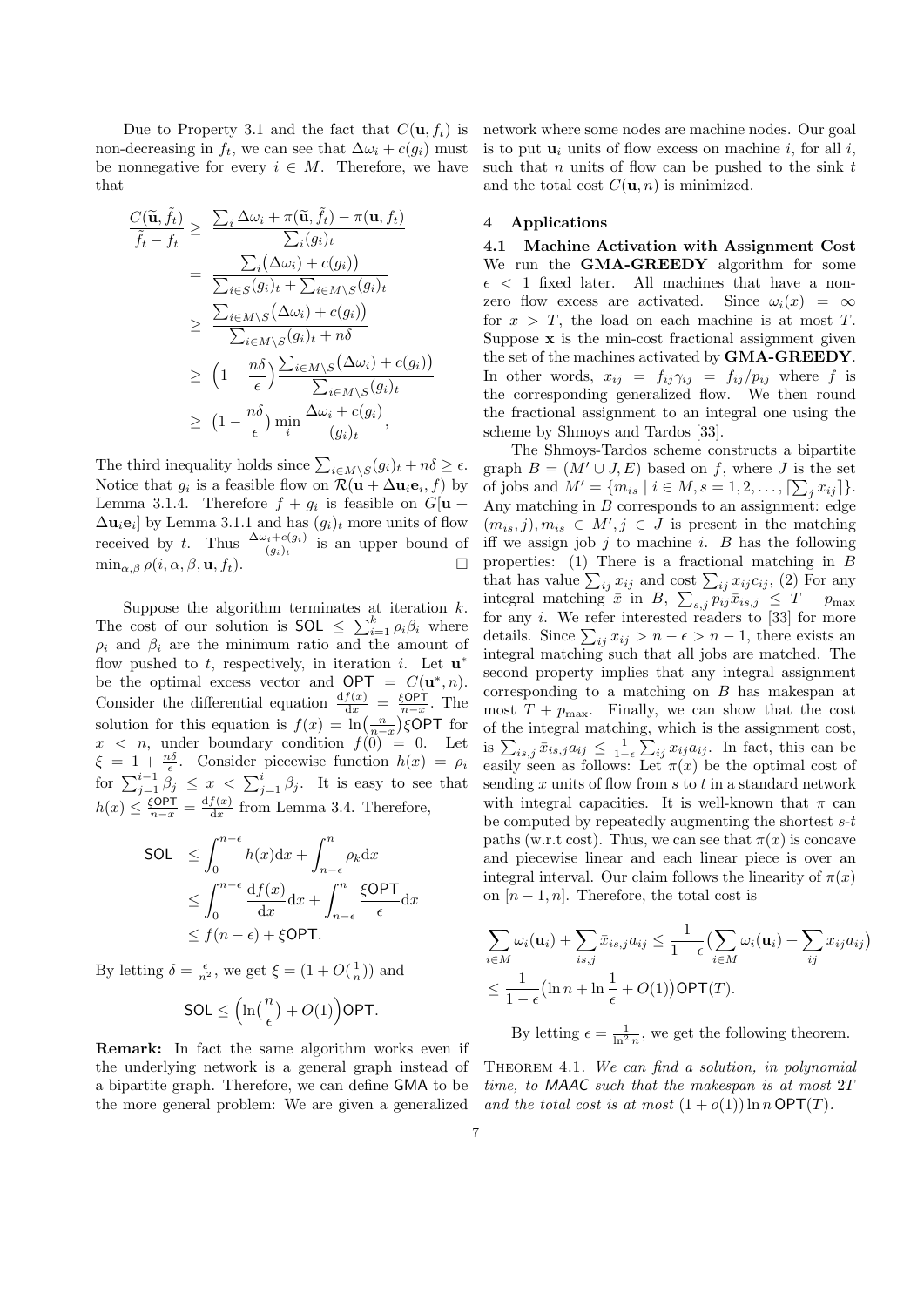Using this theorem, we can immediately obtain a  $(1+o(1))\psi \ln n$ -approximation for GMA if  $\omega_i$  satisfies  $\omega_i(2x) \leq \psi \omega_i(x)$  for  $x \geq 0$  and all i. Note that positive non-decreasing concave functions satisfy the property for  $\psi = 2$ .

For the basic version of the machine activation (MA) problem without assignment cost, we just set  $\epsilon = 1$ for GMA-GREEDY. Notice that the CLEANUP procedure is not necessary since there is no flow cost and opening new machines can only increase the cost. We do not need to set up any lower bound for  $\beta$  to guarantee a polynomial running time because there are at most  $m$  iterations. In fact, the algorithm reduces to the simple greedy algorithm proposed in [23]. Moreover, since there is no flow cost, we do not need to pay the extra factor of  $\frac{1}{1-\epsilon}$  and the total opening cost is at most  $\ln n + 1$  times the optimal solution.

THEOREM 4.2. GMA-GREEDY finds in polynomial time a solution to MA such that the makespan is at most 2T and the total cost is at most  $(\ln n + 1)$ OPT $(T)$ .

4.2 Universal Facility Location A universal facility location (UniFL) instance consists of a bipartite graph  $B = (M \cup J; E)$ , where M is the set of facilities and J is the set of cities. Each facility is associated with a non-decreasing function  $\omega_i() : \mathbb{Z}^+ \to \mathbb{R}^+$ , which indicates that the facility cost for facility i is  $\omega_i(x)$  if i serves x cities. There is also a connection cost  $c_{ij}$  incurred if j is assigned to i. We do not assume  $c_{ij}$ s satisfy triangle inequality. Our goal is to find an assignment of all cities to facilities such that the total cost, the sum of the facility costs and connection costs, is minimized.

For consistence of terminology, we shall just use machines and jobs in place of facilities and cities respectively. It is easy to see that UniFL is just a special case of GMA. We notice that once the capacity of each facility is fixed, the assignment cost can be computed from a standard network flow computation. Since a network with integral capacities always has an integral min-cost flow and the machine cost functions are only defined on integers, we can restrict the flow increments to only integers. In fact, the CLEANUP step is also not necessary (will be clear from the analysis). We remark the greedy algorithm after the simplifications is nothing but the set-cover greedy, however, no analysis was known before. Even for the capacitated facility location problem, a very special case of UniFL, the best known upper bound is  $O(\log nM)$  [3] where M is the largest weight of the instance and the algorithm is a multi-phase greedy algorithm which is also more complicated than our algorithm UniFL-GREEDY.

| Algorithm 3: UniFL-GREEDY $(G)$ |                                                                                                                                                              |  |  |
|---------------------------------|--------------------------------------------------------------------------------------------------------------------------------------------------------------|--|--|
| $1 \, u = 0$ :                  |                                                                                                                                                              |  |  |
| 2 while $ \mathbf{u}  < n$ do   |                                                                                                                                                              |  |  |
|                                 | <b>3</b> Choose machine <i>i</i> and $\alpha \in \mathbb{Z}^+$ s.t.                                                                                          |  |  |
| 4                               | $\rho(i,\alpha,\mathbf{u})=\frac{C(\mathbf{u}+\alpha\mathbf{e}_i, \mathbf{u}+\alpha\mathbf{e}_i )-C(\mathbf{u}, \mathbf{u} )}{\alpha} \text{ is minimized};$ |  |  |
|                                 |                                                                                                                                                              |  |  |
| 5                               | $\mathbf{u} = \mathbf{u} + \alpha \mathbf{e}_i;$                                                                                                             |  |  |

THEOREM 4.3. UniFL-GREEDY is a polynomial time  $\ln n + 1$ -approximation for UniFL.

Now, we analyze UniFL-GREEDY for UniFL. Notice that in our algorithm, once we increase the flow excess on a node by  $\alpha$ , the flow sent to t should also increase by  $\alpha$ . Thus, at any stage, the excess on any machine node is exhausted, or equivalently, the flow on the flow-generating self loop matches its capacity, which may not be true for generalized flows. To capture this change, we modify the semantics of  $\pi(\mathbf{u}, f_t)$  to denote the cost of the optimal flow f in  $G[\mathbf{u}]$  such that  $f_t$  flow is received by t and the machine self-loops are saturated. In another word,  $\pi(\mathbf{u}, f_t)$  is the optimal solution of LP(3.1) with additional constraints  $f_{ii} = \mathbf{u}_i \ \forall i$ . If we deal with standard network flows, we can use  $\pi(\mathbf{u})$  and  $C(\mathbf{u})$  as shorthand notations for  $\pi(\mathbf{u}, |\mathbf{u}|)$  and  $C(\mathbf{u}, |\mathbf{u}|)$ respectively, where  $|\mathbf{u}| = \sum_i \mathbf{u}_i$ . Again, we let  $\mathbf{u}^*$  be the excess vector for the optimal solution.

To establish the approximation bound, we need to show Lemma 4.2 which is an analogue of Lemma 3.4. The following technical lemma is useful in Lemma 4.2. For generality, we prove this lemma for generalized flows, although we only need standard flows in this subsection.

LEMMA 4.1. For any excess vector **u** and  $f_t < n$ , there is an excess vector  $\widetilde{\mathbf{u}}$  such that

1.  $\mathbf{u} \preceq \widetilde{\mathbf{u}} \preceq \max(\mathbf{u}, \mathbf{u}^*);$ 

2. 
$$
\pi(\widetilde{\mathbf{u}}, n) - \pi(\mathbf{u}, f_t) \leq \pi(\mathbf{u}^*, n).
$$

*Proof.* Let  $f, f^*$  be the generalized flows corresponding to  $\pi(\mathbf{u}, f_t)$  and  $\pi(\mathbf{u}^*, n)$ , respectively. First, it is easy to see that  $f^* - f$  is a feasible flow on  $\mathcal{R}(\max(\mathbf{u}, \mathbf{u}^*), f)$ . By Lemma 2.1, we can decompose  $f^* - f$  into circuits. We partition these circuits into two groups: the first group contains all circuits with  $t$  being their flow-absorbing cycle and the second contains the rest. Let  $q$  and  $h$  be the sum of the circuits in the first and the second groups, respectively. Roughly speaking,  $h$  is a flow going from loops with positive  $\mathbf{u}^* - \mathbf{u}$  values to loops with negative  $\mathbf{u}^* - \mathbf{u}$  values, while g flows from loops with positive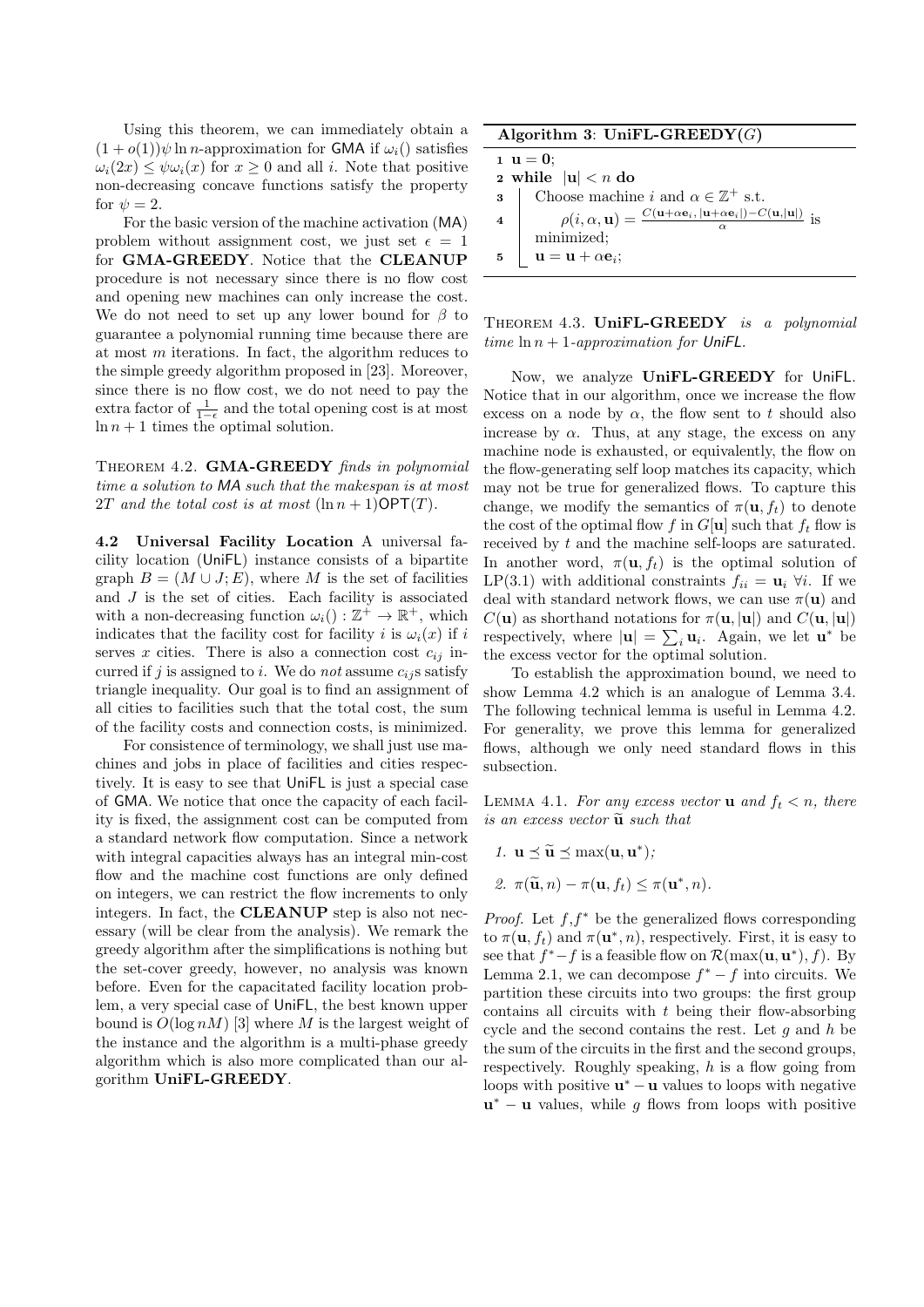$\mathbf{u}^* - \mathbf{u}$  values to t. By Lemma 3.1.4,  $f + g$  is a feasible flow in  $G[\max(\mathbf{u}, \mathbf{u}^*)]$ . Let  $\tilde{f} = f + g$ . It is obvious that  $\tilde{f}$  sends n units of flow to t. Let  $\tilde{u}$  be the excess vector of  $\tilde{f}$ , i.e.,  $\tilde{\mathbf{u}} = {\tilde{f}_{ii}}_{i \in M}$ . The feasibility of  $\tilde{f}$ <br>on  $C[\text{max}(\mathbf{u}, \mathbf{u}^*)]$  implies  $\tilde{\mathbf{u}} \neq \text{max}(\mathbf{u}, \mathbf{u}^*)$ . Since each on  $G[\max(\mathbf{u}, \mathbf{u}^*)]$  implies  $\widetilde{\mathbf{u}} \preceq \max(\mathbf{u}, \mathbf{u}^*)$ . Since each circuit in a contains only one flow absorbing loop which circuit in  $g$  contains only one flow-absorbing loop, which is t, we can see that the excess vector of g,  $\{g_{ii}\}_{i\in M} \succeq 0$ . Thus,  $\widetilde{\mathbf{u}} = \mathbf{u} + \{g_{ii}\}_{i \in M} \succeq \mathbf{u}^3$ .<br>Now we only need to check

Now, we only need to check the second requirement. For contradiction, we suppose  $\pi(\tilde{\mathbf{u}}, n) > \pi(\mathbf{u}^*, n) + \pi(\mathbf{u}^*, \mathbf{f}) = e(f^*) + e(f)$ . First we can see that  $e(e)$ .  $\pi(\mathbf{u}, f_t) = c(f^*) + c(f)$ . First we can see that  $c(g)$  +  $c(h) = c(f^*) - c(f)$ . Therefore,  $\pi(\tilde{u}, n) \leq c(f) =$ <br> $c(f + a) = c(f) + c(a) = c(f^*) - c(h)$ . Hence, we have  $c(f + g) = c(f) + c(g) = c(f^*) - c(h)$ . Hence, we have  $c(f^*) + c(f) < \pi(\tilde{\mathbf{u}}, n) \leq c(f^*) - c(h)$  or equivalently<br> $c(f) + c(h) = c(f + h) < 0$ . But by Lamma 3.1.4  $c(f) + c(h) = c(f + h) < 0$ . But, by Lemma 3.1.4,  $f + h$  is also a feasible flow in  $G[\max(\mathbf{u}, \mathbf{u}^*)]$  that has  $f_t$ units of flow entering t. Therefore,  $c(f + h)$  can not be negative. The contradiction proves the lemma.  $\Box$ 

Using an argument similar to that in Lemma 3.4, we can show the following lemma. The key difference is to use the flow obtained from Lemma 4.1, instead of the optimal flow use in the proof of Lemma 3.4.

LEMMA 4.2. For any **u** such that  $\pi(\mathbf{u}) < +\infty$  and  $|u| < n$ , the following holds:

$$
\min_{i,\alpha} \rho(i,\alpha, \mathbf{u}) \le \frac{C(\mathbf{u}^*)}{n - |\mathbf{u}|}.
$$

*Proof.* Let  $f$ ,  $\tilde{f}$  be the generalized flows corresponding to  $\pi(\mathbf{u})$  and  $\pi(\widetilde{\mathbf{u}})$ , respectively, where  $\widetilde{\mathbf{u}}$  is the excess vector obtained in Lemma 4.1. Consider the flow  $\tilde{f} - f$  and apply the conformal decomposition lemma. We group the obtained circuits in the same way as in Lemma 3.4. Since  $\tilde{\mathbf{u}} \geq \mathbf{u}$ , each group must be a collection of (possibly non-simple) paths that carry some units of flow from a facility (machine) node to the sink. Therefore, the cost to flow ratio of any such group can be used as an upper bound of  $\min_{i,\alpha} \rho(i,\alpha,\mathbf{u})$ . The rest of the proof proceeds the same way as Lemma 3.4. Note that we do not need to pay the additional factor involving  $\epsilon$  and  $\delta$ .

Using Lemma 4.2 and the same argument as in Section 3, we can easily show Theorem 4.3.

4.3 Generalized Submodular Covering In this section, we discuss our improvement on the generalized submodular covering (GSC) problem [3], defined as follows. The programs of GSC are of the following form.

minimize 
$$
\sum_{i=1}^{m} \omega_i y_i + \sum_{j=1}^{q} c_j x_j
$$

subject to  $\mathbf{Az} \succeq \mathbf{b}$ , where  $\mathbf{z} = (y_1, \ldots, y_m, x_1, \ldots, x_q)$ ,  $y_i \in \{0, 1\}, 0 \leq x_i \leq u_i \; \forall i, j$ 

Moreover, **b** consists of nonnegative integers,  $\omega_i$  and  $c_j$  are nonnegative and **A** is a  $k \times (m+q)$  matrix, where the entries in the  $k \times m$  submatrix **A'** are nonnegative integers and the  $k \times q$  submatrix  $\mathbf{A}''$  is an "incidence matrix". Namely, each column of  $A''$  contains exactly one "1", one " $-1$ " and "0" elsewhere.

Now, we construct an equivalent GMA instance which consists of  $m + k + 1$  nodes. The first m nodes  $v_1, \ldots, v_m$  are machines, the last node t is the sink and each of the rest  $w_1, \ldots, w_k$  corresponds to a row in **A**. For each  $v_i$  and  $w_j$ , there is an arc from  $v_i$  to  $w_j$  with capacity  $\mathbf{A}_{j,i}$ . For each  $w_j$ , there is an arc from  $w_j$  to t with capacity  $\mathbf{b}_j$ . For the jth column of  $\mathbf{A}''$ , there is an arc with capacity  $u_j$  and cost  $c_j$  from the node  $w_a$  to  $w<sub>b</sub>$  if the ath and bth row of that column are  $-1$  and 1 respectively. All arcs are just normal arcs, i.e., the gain factor is 1. The cost function on machine i is  $\omega_i(0) = 0$ and  $\omega_i(x) = \omega_i$  for  $x > 0$ . The goal is to open some machines and push  $|\mathbf{b}| = \sum_j \mathbf{b}_j$  units of flow into t such that the total cost is minimized.

As we remarked in Section 3, our results for GMA still hold even if the underlying network is a general graph. In fact, we can just use the greedy algorithm developed for UniFL, since the assignment cost  $\sum_j c_j x_j$ in GSC can be also captured by a standard network flow computation. The only change is to replace  $n$ , the amount of flow needed to send to t, by  $|\mathbf{b}|$ . If  $|\mathbf{b}|$ is polynomial in the input size, the algorithm clearly runs in polynomial time and the approximation bound extends trivially.

THEOREM 4.4. If  $|\mathbf{b}|$  is bounded by a polynomial of the input size, there is a polynomial time  $\ln |\mathbf{b}| + 1$ approximation for GSC.

Now, we briefly sketch the greedy algorithm for the case when |b| is not polynomially bounded in the GSC problem. The only change we need to make is that in Algorithm 3, we restrict the increment  $\alpha$  to be an integer at least  $\max\{\frac{|\mathbf{b}|-|\mathbf{u}|}{n^2},1\}$  in each iteration. Using the same proof as in Lemma 3.4, we can show that

1. if 
$$
|{\bf b}| - |{\bf u}| > n^2
$$
, then

$$
\min_{i,\alpha} \rho(i,\alpha,\mathbf{u}) \le \left(1 + \frac{n\alpha}{|\mathbf{b}| - |\mathbf{u}|}\right) \frac{C(\mathbf{u}^*)}{|\mathbf{b}| - |\mathbf{u}|};
$$

 $\overline{3By}$  default, we use  $(i, i)$  to denote the flow-generating arc. If we write  $g_{ii}$  < 0, that means a positive flow on the arc of the opposite (flow-absorbing) direction.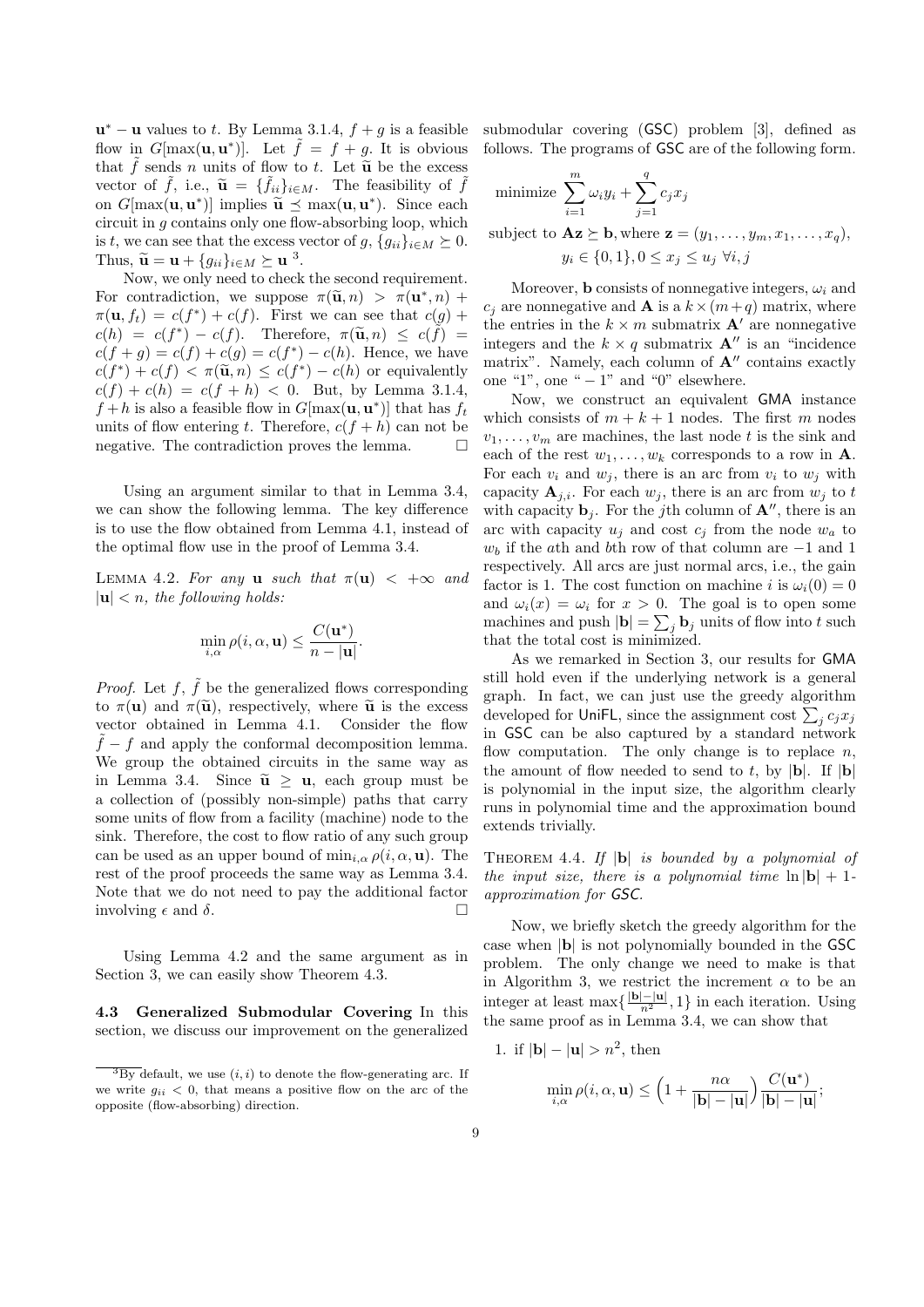2. if  $|\mathbf{b}| - |\mathbf{u}| \leq n^2$ , then  $\alpha = 1$  and

$$
\min_{i,\alpha} \rho(i,\alpha,\mathbf{u}) \le \frac{C(\mathbf{u}^*)}{|\mathbf{b}|-|\mathbf{u}|}
$$

.

In either case, we have that  $\min_{i,\alpha} \rho(i,\alpha,\mathbf{u}) \leq (1+\alpha)\rho(i,\alpha,\mathbf{u})$  $\frac{1}{n}\bigg)\frac{C(\mathbf{u}^*)}{|\mathbf{b}|-|\mathbf{u}|}$  $\frac{C(u)}{|b|-|u|}$ . Hence, the overall approximation ratio is  $(1 + \frac{1}{n})(\ln|\mathbf{b}| + 1) = (1 + o(1))\ln|\mathbf{b}|$ . To see the polynomial running time, we notice that the demand  $|\mathbf{b}|-|\mathbf{u}|$  decreases by a factor of  $1-\frac{1}{n^2}$  in each iteration. Therefore, there are at most  $-\log_{1-\frac{1}{n^2}}|\mathbf{b}| \approx n^2 \log |\mathbf{b}|$ iterations.

THEOREM 4.5. There is a polynomial time  $(1 +$  $o(1)$ ) ln |b|-approximation for GSC, even when |b| is not polynomially bounded.

Theorem 4.4 and 4.5 immediately imply tighter approximations for several network design problems that can be modeled by GSC, such as the average cost center problem, the fault tolerant facility location problem and the (non-metric) capacitated facility location problem. See [3] for their definitions and how to formulate them using GSC.

#### 5 Machine Activation with Linear Constraints

In this section, we consider the machine activation problem where, for each machine, there is a constant number d of linear constraints. We denote this problem by MALC. The following integral linear program gives us the optimum schedule.

(5.3) minimize 
$$
\sum_{i \in M} \omega_i y_i
$$
  
subject to 
$$
\sum_{j \in J} p_{ijk} x_{ij} \leq T_{ik}, \quad \forall i \in M, k = 1, ..., d
$$

$$
\sum_{i \in M} x_{ij} = 1, \quad \forall j \in J; \quad x_{ij} \leq y_i \quad \forall i, j;
$$

$$
x_{ij}, y_i \in \{0, 1\} \quad \forall i, j
$$

For each machine  $i \in M$ , we have a constant number d of linear constraints and we use  $k$  to index the constraints. We force  $x_{ij} = 0$  if  $p_{ijk} > T_{ik}$  for some k. By relaxing the constraint  $x_{ij}, y_i \in \{0,1\}$  to  $x_{ij}, y_i \in [0,1]$ , we obtain the linear program relaxation. The main result of this section is the following:

THEOREM 5.1. For any constant  $\epsilon > 0$ , there is a polynomial time randomized algorithm that returns an integral schedule  $X_{ij}, Y_i$ , such that  $(1)$   $\sum_{j \in J} p_{ijk} X_{ij} \leq$  $(2d + \epsilon)T_{ik}$  for each opened machine i  $(Y_i = 1)$  and  $\text{each} \quad 1 \leq k \leq d \quad w.p. \quad 1. \quad (2) \quad \mathbb{E}[\sum_{i \in M} \omega_i Y_i] \leq$  $O(\frac{1}{\epsilon} \log n) \sum_{i \in M} \omega_i y_i$ .

If  $d = 1$ , we obtain a  $(2 + \epsilon, O(\frac{1}{\epsilon} \log n))$ approximation for the basic version of MA. This matches the approximation ratio obtained by the rounding scheme in [23].

We need some notations first. Let  $\hat{\mathbf{x}}, \hat{\mathbf{y}}$  be the fractional optimal solution. We assume it is a basic solution, i.e. it corresponds to a vertex of the polytope of LP(5.3). If  $\hat{x}_{ij} = \hat{y}_i$ , we say edge  $(i, j)$  is tight,<br>otherwise we call it fleating. A job i is called  $\sigma$  tight otherwise we call it *floating*. A job j is called  $\sigma$ -tight if  $\sum_{i:(i,j) \text{ is tight}} \hat{x}_{ij} \geq \sigma$ . We call the graph induced by<br>all floating edges the floating graph and denote it by  $\mathcal{F}$ all floating edges the floating graph and denote it by  $\mathcal{F}$ .

Our algorithm gradually modifies  $\mathcal F$  and  $\widehat{x}_{ij}$  values.  $\hat{y}_i$  values are unchanged throughout. During the iterations, we set floating  $\hat{x}_{ij}$  either to  $\hat{y}_i$  or to 0. F always contains only floating edges. Let  $\partial \mathcal{F}(i)$  be the set of edges incident on node *i* in F and deg<sub>F</sub> $(i) = |\partial_F(i)|$ . Let  $\mathcal{F}[S]$  denote the subgraph of  $\mathcal F$  induced by the subset S of vertices. If  $\deg_{\mathcal{F}}(v) = 1$ , we say node v is a singleton.

The algorithm consists of three phases. See Algorithm 4 for the details. We can think of  $\sigma$  as a small constant, e.g., 0.1. Phase 1 contains a repeat loop. The loop repeatedly does the following: (1) throwing  $\sigma$ -tight jobs out of  $\mathcal F$  and setting  $\hat x$  values to zero for all floating edges incident on it; (2) making all edges incident on a low degree machine (deg  $\leq 2d-1$ ) or a singleton job tight. We show in Lemma 5.2, that  $\mathcal F$  has a special structure after executing the loop. Then, if the  $\hat{y}$ value is less than  $\delta$  for any non-isolated machine node, we remove its adjacent edges and go back to the repeat loop. After Phase 1,  $\mathcal F$  has a special structure and all non-isolated machines have  $\hat{y}$  values at least  $\sigma$ . Phase 2 further modifies the structure of  $\mathcal F$  by making use of these properties. The details of Phase 2 are provided after Lemma 5.2. After Phase 2, we have either  $\hat{x}_{ij} = \hat{y}_i$ or  $\hat{x}_{ij} = 0$  for all i, j, and all jobs are  $\sigma$ -tight. In Phase 3, we scale up the fractional solution by a factor of  $\frac{1}{\sigma}$ and get a instance of set cover where a machine  $i$  covers all jobs j with  $\hat{x}_{ij} = \hat{y}_i$ . We finally apply a standard rounding schome. rounding scheme.

LEMMA 5.1. Let  $\hat{\mathbf{x}}, \hat{\mathbf{y}}$  be any vertex solution of LP(5.3). Throughout the execution of the algorithm, for any subsets  $S_1 \subseteq M$  and  $S_2 \subseteq J$ ,

$$
|E(\mathcal{F}[S_1 \cup S_2])| \le d|S_1| + |S_2|.
$$

*Proof.* It suffices to only consider  $\mathcal F$  at the beginning since we never introduce more floating edges during the execution. Suppose the lemma is not true. Consider the following system of linear equations with variables  $x_{i,j}, (i,j) \in \mathcal{F}[S_1 \cup S_2]$ :

$$
\sum_{j \in S_2} p_{ijk} x_{ij} \le \sum_{j \in S_2} p_{ijk} \widehat{x}_{ij}, \quad \forall i \in S_1, k = 1, \dots, d
$$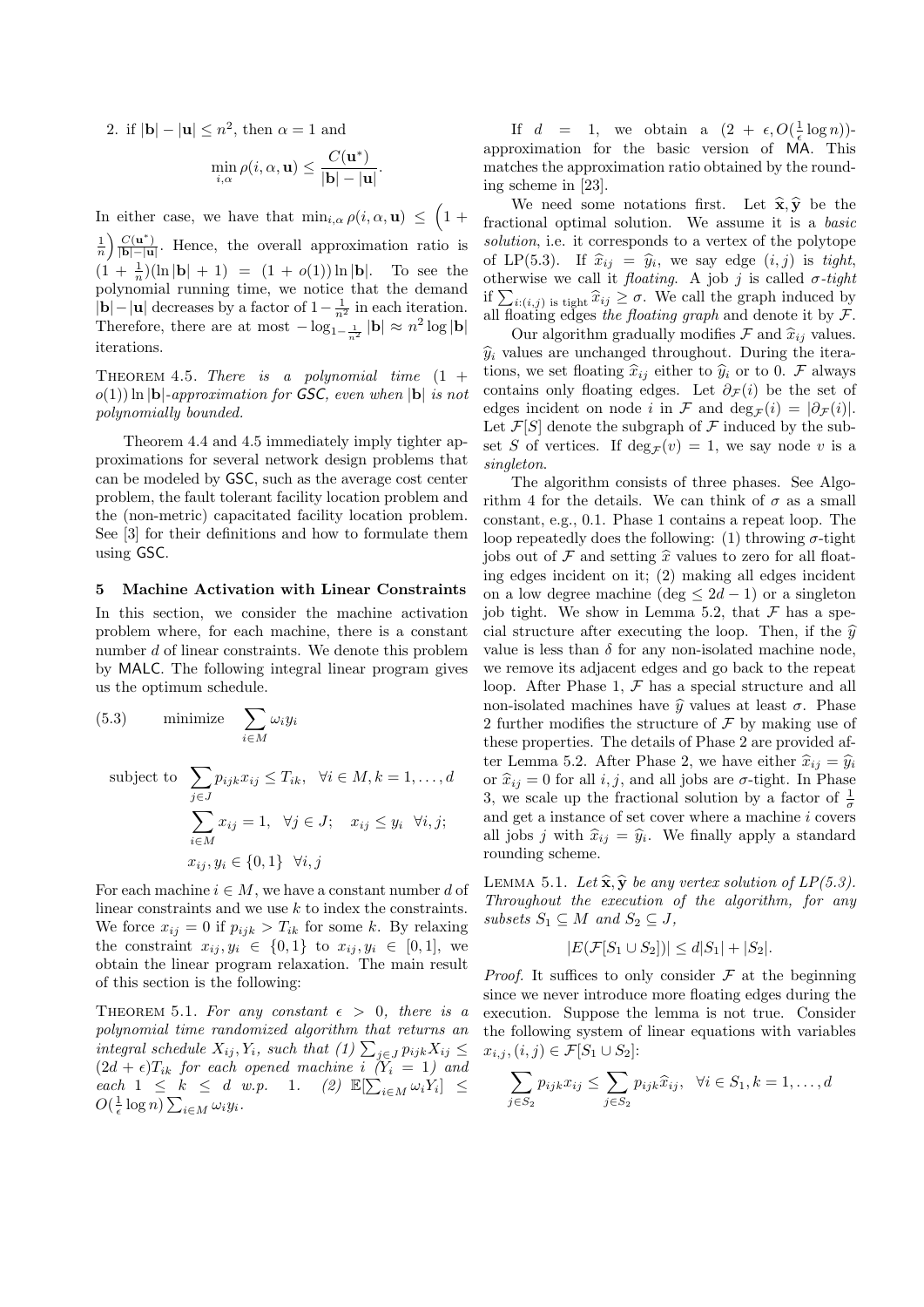Algorithm 4: MALC-LP $(G, \sigma)$ 

1 Phase 1: repeat

2 **for** each  $\sigma$ -tight job j do 3 **for** each floating edge  $(i, j)$  do  $\hat{x}_{i,j} \leftarrow 0;$ <br>4 for each machine i do for each machine i do 5 if  $deg_{\mathcal{F}}(i) \leq 2d-1$  then 6 **for**  $j \in \partial \mathcal{F}(i)$  do  $\widehat{x}_{ij} \leftarrow \widehat{y}_i$  (label  $(i, j)$  type-1);  $\tau$  for each singleton job j (say  $(i, j)$  is floating) do 8  $\vert \quad \vert \quad \widehat{x}_{ij} \leftarrow \widehat{y}_i \text{ (label } (i, j) \text{ type-2)}$ ;  $9$  until  $F$  does not change any more; 10 if  $\deg_{\mathcal{F}}(i) \neq 0$  and  $\widehat{y}_i \leq \sigma$  for some  $i \in M$  then<br>11  $\left| \right|$  for each floating  $(i, j)$  do  $\widehat{x}_i \in \left| 0 \right|$ 11 **for** each floating  $(i, j)$  do  $\hat{x}_{i,j} \leftarrow 0;$ <br>12 **6** Go back to Phase 1: Go back to Phase 1; 13 Phase 2: for each connected component  $C$  in  $\mathcal F$  do 14 Find a collection of stars, each having a machine center and  $d$  job leaves (See below); 15 Set all edges in stars tight (label them type-1) and for other edges  $e \in E(C)$ , let  $\hat{x}_e = 0$ . 16 Phase 3: for each machine i do

- 17 Activate *i* with probability  $\min(\frac{\ln n}{\sigma} \cdot \hat{y}_i, 1)$ ;<br> **if** *i* is activated than Assistant is a with
- 18 **if** i is activated then Assign all jobs j with  $\hat{x}_{ij} \neq 0$  to i;

$$
\sum_{i \in S_1} x_{ij} = \sum_{i \in S_1} \widehat{x}_{ij}, \ \ \forall j \in S_2
$$

Since the number of variables is more than the number of constraints, the system (denoted by  $\mathbf{A}\mathbf{x} = \mathbf{b}$ ) is under-determined. Let  $z'$  be a nonzero vector in the null space of **A**, i.e.,  $\mathbf{A}z' = 0$ . We denote by  $\hat{\mathbf{x}}'$  the restriction of  $\hat{\mathbf{x}}$  restricted to entries in  $F(\mathcal{F}[S_{n+1}, S_{n}])$ restriction of  $\hat{\mathbf{x}}$  restricted to entries in  $E(\mathcal{F}[S_1 \cup S_2]).$ Since  $\hat{\mathbf{x}}'$  is floating, it is easy to see that there exists a<br>small constant  $\epsilon > 0$  such that  $\hat{\mathbf{x}}' + \epsilon \mathbf{z}'$  and  $\hat{\mathbf{x}}' - \epsilon \mathbf{z}'$  are small constant  $\epsilon > 0$  such that  $\hat{\mathbf{x}}' + \epsilon \mathbf{z}'$  and  $\hat{\mathbf{x}}' - \epsilon \mathbf{z}'$  are<br>olso floating and satisfy the above equations. Let z be also floating and satisfy the above equations. Let z be the extension of  $z'$  by padding zeros to entries not in  $E(\mathcal{F}[S_1 \cup S_2])$ . It is easy to see that  $\hat{\mathbf{x}} + \epsilon \mathbf{z}$  and  $\hat{\mathbf{x}}' - \epsilon \mathbf{z}$ <br>or fossible for  $I \cdot P(5, 3)$ , which controllets that  $\hat{\mathbf{x}}$  is a are feasible for LP(5.3), which contradicts that  $\hat{\mathbf{x}}$  is a vertex solution. vertex solution.

LEMMA 5.2. If  $F$  is nonempty after step 11, each connected component  $C$  of  $\mathcal F$  has the following special structure: The degree of each machine node is 2d and the degree of each job node is 2.

*Proof.* Consider an connected component  $C$  of  $\mathcal F$  at the beginning of Phase 2. Suppose C consists of  $m<sub>C</sub>$ machines and  $n<sub>C</sub>$  jobs. Obviously, each machine node in C has degree at least 2d and each job node has degree at least 2. Hence,  $|E(C)| \ge \frac{1}{2}(2dm_C + 2n_C)$ . However, the number of constraints induced by  $C$  is  $dm_C + n_C$  (d linear constraints for each machine and 1 assignment constraint for each job). By Lemma 5.1, we have that  $E(C) \leq dm_C + n_C$ . Therefore, we have that  $E(C) = dm_C + n_C$ , which is possible only if  $\deg_{\mathcal{F}}(i) = 2d$  for all  $i \in M \cap C$  and  $\deg_{\mathcal{F}}(j) = 2$  for all  $j \in J \cap C$ .

Now, we describe the details of Phase 2. Consider a connected component  $C$  with  $n<sub>C</sub>$  machine nodes and  $m<sub>C</sub>$  job nodes. We augment C to a network flow instance with source  $s$  and sink  $t$ . For each machine node  $i \in C$ , there is an edge  $(s, i)$  with capacity d and for each job node  $j \in C$ , there is an edge  $(j, t)$  with capacity 1. Each edge in  $\mathcal F$  has capacity 1. Then we find a maximum  $s-t$  flow. We only need to show there is a flow f of value dn<sub>C</sub>. Indeed,  $f(i, j) = 0.5 \; \forall (i, j) \in \mathcal{F}$ ,  $f(s, i) = d$   $\forall i$  and  $f(j, t) = 1$   $\forall j$  is a feasible flow of value  $dn<sub>C</sub>$ . Since all capacities are integral, there is an integral flow of the same value. And the integral flow corresponds to exactly  $n<sub>C</sub>$  stars, each having a machine as its center and d jobs as its leaves.

LEMMA 5.3. After Phase 2, we have that  $(1)$  Each machine node is incident on at most  $2d-1$  type-1 edges; (2) All job nodes are  $\sigma$ -tight; (3) For each type-2 edge  $(i, j)$ ,  $\widehat{x}_{ii} \geq 1 - 2\sigma$ .

Proof. The first property is trivial. Now, we show the second. After Phase 2, for each  $(i, j)$ ,  $\hat{x}_{ij}$  is either 0 or  $\hat{y}_i$ . All  $\sigma$ -tight nodes detected in step 3 is obviously  $\sigma$ -tight afterwards. For each non-isolated machine node i in F,  $y_i \geq \sigma$  after Phase 1. Therefore, we can see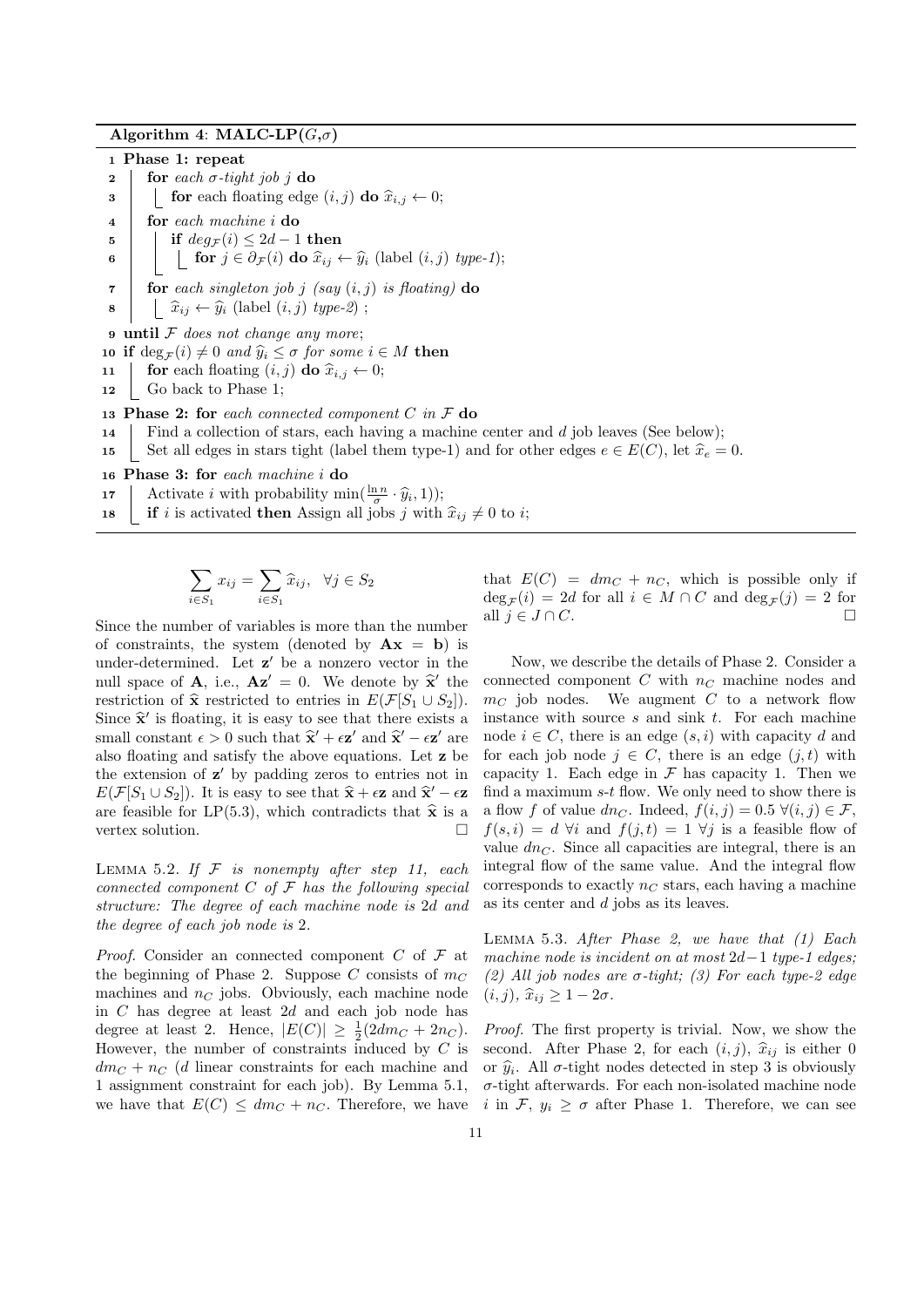that all non-isolated job nodes in  $\mathcal F$  are  $\sigma$ -tight after Phase 2. Therefore, the only possibility that a job  $j$  is not  $\sigma$ -tight is that the  $\hat{x}$  values for many of its incident edges are set to be zero in step 11. Suppose we are in step 11 and just changed  $\hat{x}_{ij}$  to 0. By Lemma 5.2, we know that  $\deg_{\mathcal{F}}(j) = 2$ . Suppose *i* and *i'* are the two machines adjacent to i in  $\mathcal F$ . Since j is not  $\sigma$ -tight yet,  $\hat{x}_{ij} + \hat{x}_{i'j} \geq 1 - \sigma$ . We also know that  $x_{ij} \leq y_i < \sigma$ .<br>Hence  $\hat{x}_{ii} > 1 - 2\sigma$ . Then *i* becomes a singleton job Hence  $\hat{x}_{i'j} \geq 1-2\sigma$ . Then, j becomes a singleton job<br>oftenwords and  $\hat{x}_{i'j}$  is set to be  $y_{ij}$  in step 10. Since afterwards and  $\hat{x}_{i'j}$  is set to be  $y_{i'}$  in step 10. Since  $\hat{y}_{i'} \geq \hat{x}_{i'j} \geq 1 - 2\sigma \geq \sigma, j$  becomes  $\sigma$ -tight.<br>There are two possibilities that a job

There are two possibilities that a job  $i$  becomes a singleton and gets caught in step 7. We just described the first one. The other one happens due to more and more edges incident on  $j$  become tight in the repeat loop. However, since j is still not  $\sigma$ -tight,  $\hat{x}_{ij}$  must be larger than  $1 - \sigma$  for the only floating edge  $(i, j)$ . Thus we have shown the third property.  $\Box$ 

With Lemma 5.3, we can show that even we assign to machine i all jobs j with non-zero  $\hat{x}_{ij}$  values, we can satisfy the linear constraints on  $i$  approximately. The bound for total cost can be seen by realizing the  $\hat{y}$  values is (roughly) a fractional solution for a set cover LP.

Proof of Theorem 5.1: We first show that by assigning to i all jobs j with  $\hat{x}_{ij} = \hat{y}_j$ , we do not violate the linear constraints too much. We say an edge  $(i, j)$  is  $type-0$  if it is initially tight. From Lemma 5.3, it is easy to see that

$$
\sum_{j \in J} p_{ijk} X_{ij} = \sum_{j:(i,j) \text{ is type-0}} p_{ijk} + \sum_{j:(i,j) \text{ is type-1}} p_{ijk} +
$$
\n
$$
\sum_{j:(i,j) \text{ is type-2}} p_{ijk}
$$
\n
$$
\leq (2d-1)T_{ik} + \frac{1}{\hat{y}_i} \sum_{j:(i,j) \text{ is type-0}} p_{ijk} \hat{x}_{ij} +
$$
\n
$$
\frac{1}{(1-2\sigma)\hat{y}_i} \sum_{j:(i,j) \text{ is type-2}} p_{ijk} \hat{x}_{ij}
$$
\n
$$
\leq (2d-1+\frac{1}{1-2\sigma})T_{ik}
$$

for each opened machine i and each  $1 \leq k \leq d$  with probability 1. The second inequality follows from that  $p_{ijk} \leq T_{ik}$  for any  $(i, j)$  where  $\hat{x}_{ij} \neq 0$  while the last holds since  $\sum_i p_{ijk} \hat{x}_{ij} \leq T_{ik} \hat{y}_i$ .<br>Since event job is  $\sigma$  tight.

Since every job is  $\sigma$ -tight after Phase 2, we have

$$
\sum_{i} \widehat{x}_{ij} = \sum_{i: \widehat{x}_{ij} \neq 0} \widehat{y}_i \geq \sigma, \ \ \forall j \in J.
$$

By scaling  $\hat{y}$  up by a factor of  $\frac{1}{\sigma}$ , we obtained a<br>fractional solution to the standard set cover problem fractional solution to the standard set cover problem. It is standard to show that all jobs can be covered with high probability and the expected cost is at most  $O(\log n)$  times  $\sum_{i\in M} \omega_i \frac{\hat{y}_i}{\sigma}$ <sup>4</sup>. By setting  $\sigma = O(\epsilon)$ , we complete the proof.  $\hfill \Box$ 

At the end of the section, we would like to mention that if  $\omega_i = 0$  for all  $i \in M$  and LP(5.3) is feasible, we can get an algorithm that produces an integral assignment such that the linear constraints are violated by at most a factor of  $d+1$ , by using the rounding scheme in Karp et al. [22]. See the details in Appendix C.

#### 6 Conclusion

We presented a natural greedy algorithm for the generalized machine activation problem. The result leads to tighter approximations for several versions of the machine activation problem considered in [23, 14] and the generalized submodular cover problem in [3]. Our result also implies optimal  $\ln n+1$ -approximation for nonmetric universal facility location (UniFL) problem, thus giving an affirmative answer to the open question in [19, 26].

One of our technical tools is the elementary conformal decomposition lemma. It is worth noting that a similar decomposition lemma also holds for general LP where a circuit is replaced by a basic solution with minimum support [31]. To illustrate usage of the lemma, we provide another proof of the supermodularity of the minimum cost generalized flows. In the proof, we apply the decomposition lemma to the solution of the dual LP which is not a flow anymore (See Appendix A). The lemma may be useful in analyzing algorithms for other problems or generalizing the current idea to wider classes of LP-based problems.

#### References

- [1] S. Arora, A. Frieze, and H. Kaplan. A new rounding procedure for the assignment problem with applications to dense graph arrangement problems. Mathematical programming,  $92(1)$ :1–36, 2002.
- [2] V. Arya, N. Garg, R. Khandekar, A. Meyerson, K. Munagala, and V. Pandit. Local search heuristic for k-median and facility location problems. In STOC, page 29, 2001.
- [3] J. Bar-Ilan, G. Kortsarz, and D. Peleg. Generalized submodular cover problems and applications. TCS, 250(1-2):179–200, 2001.
- [4] J. Beck and T. Fiala. Integer-making theorems. Discrete Applied Mathematics, 3(1-8), 1981.

 $\sqrt[4]{\text{ln}}$  fact, most algorithms for covering integer program based on rounding the fractional solution can be used here to get the logarithmic bound (or even better in special cases), e.g., [5, 35]. Our choice is simply for ease of exposition.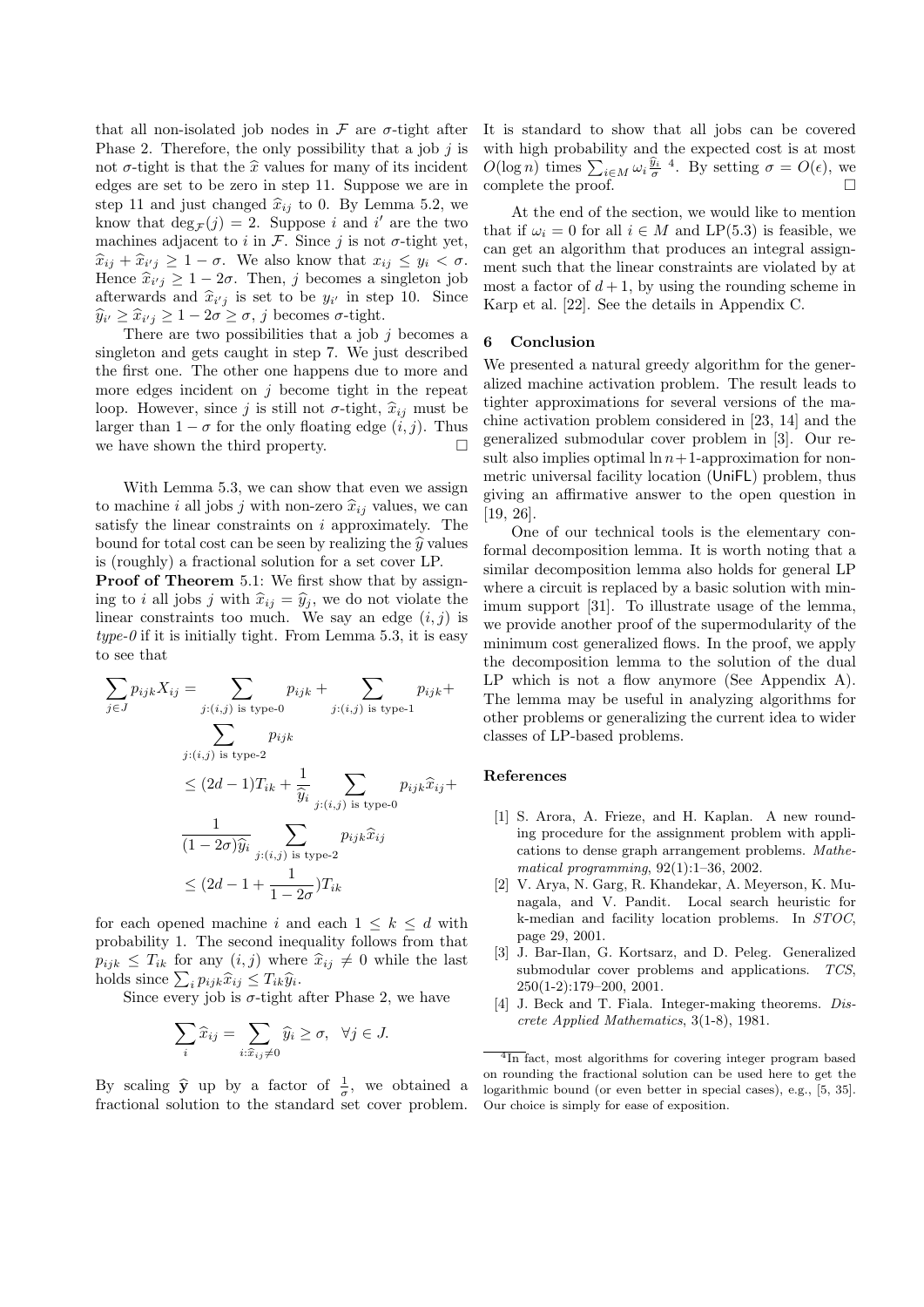- [5] D. Bertsimas and R. Vohra. Rounding algorithms for covering problems. Mathematical Programming, 80(1):63–89, 1998.
- [6] E. Bortnikov, S. Khuller, J. Li, Y. Mansour, and S. Naor. The load-distance balancing problem. In Networks, 2010.
- [7] S. P. Boyd and L. Vandenberghe. Convex optimization. Cambridge University Press, 2004.
- [8] J. Byrka. An optimal bifactor approximation algorithm for the metric uncapacitated facility location problem. APPROX, pages 29–43, 2007.
- [9] M. Charikar and S. Guha. Improved combinatorial algorithms for the facility location and k-median problems. In FOCS, 1999.
- [10] F. Chudak and D. Shmoys. Improved Approximation Algorithms for the Uncapacitated Facility Location Problem. SIAM J. on Computing, 33:1, 2003.
- [11] F. Chudak and D. Williamson. Improved approximation algorithms for capacitated facility location problems. Math. Prog., 102(2):207–222, 2005.
- [12] J. Chuzhoy and J. Naor. Covering problems with hard capacities. SIAM J. on computing, 36(2):498– 515, 2007.
- [13] U. Feige. A threshold of ln n for approximating set cover. JACM, 45(4):634–652, 1998.
- [14] L. Fleischer. Data Center Scheduling, Generalized Flows, and Submodularity. In ANALCO, 2010.
- [15] T. Fujito. Approximation algorithms for submodular set cover with applications. IEICE Transactions on Information and Systems, pages 480–487, 2000.
- [16] A. Ghosh, M. Mahdian, D. Reeves, D. Pennock, and R. Fugger. Mechanism design on trust networks. WINE, pages 257–268, 2007.
- [17] M. Gondran and M. Minoux. *Graphs and Algorithms*. Wiley, New York, 1984.
- [18] S. Guha and S. Khuller. Greedy strikes back: Improved facility location algorithms. J. of Algorithms, 31(1):228–248, 1999.
- [19] M. Hajiaghayi, M. Mahdian, and V. Mirrokni. The facility location problem with general cost functions. Networks, 42(1):42–47.
- [20] K. Jain and A. Saberi. A new greedy approach for facility location problems. In STOC, pages 731–740, 2002.
- [21] K. Jain and V. Vazirani. Approximation algorithms for metric facility location and k-median problems using the primal-dual schema and Lagrangian relaxation. JACM, 48(2):274–296, 2001.
- [22] R. Karp, F. Leighton, R. Rivest, C. Thompson, U. Vazirani, and V. Vazirani. Global wire routing in two-dimensional arrays. Algorithmica, 2(1):113–129, 1987.
- [23] S. Khuller, J. Li, and B. Saha. Energy efficient scheduling via partial shutdown. In SODA, 2010.
- [24] M. Korupolu, C. Plaxton, and R. Rajaraman. Analysis of a local search heuristic for facility location problems. J. of Algorithms, 37(1):146–188, 2000.
- [25] V. Kumar, M. Marathe, S. Parthasarathy, and A. Srini-

vasan. A unified approach to scheduling on unrelated parallel machines. JACM, 56(5):1–31, 2009.

- [26] M. Mahdian and M. Pal. Universal facility location. ESA, 2003.
- [27] M. Mahdian, Y. Ye, and J. Zhang. A 2-Approximation Algorithm for the Soft-Capacitated Facility Location Problem. In APPROX, page 129, 2003.
- [28] M. Mahdian, Y. Ye, and J. Zhang. Approximation algorithms for metric facility location problems. SIAM J. Comput., 36(2):411–432, 2006.
- [29] M. Pal, T. Tardos, and T. Wexler. Facility location with nonuniform hard capacities. In FOCS, pages 329– 338, 2001.
- [30] L. Qiu, R. Ch, K. Jain, and M. Mahdian. Optimizing the placement of integration points in multi-hop wireless networks. In Proceedings of ICNP, 2004.
- [31] R. Rockefeller. Network Flows and Monotropic Optimization. J. Wiley, 1984.
- [32] B. Saha and A. Srinivasan. A new approximation technique for resource-allocation problems. In ICS, 2010.
- [33] D. Shmoys and É. Tardos. An approximation algorithm for the generalized assignment problem. Mathematical Programming, 62(1):461–474, 1993.
- [34] D. Shmoys, É. Tardos, and K. Aardal. Approximation algorithms for facility location problems (extended abstract). In STOC, pages 265–274, 1997.
- [35] A. Srinivasan. Improved approximation guarantees for packing and covering integer programs. SIAM J. on Computing, 29(2):648–670, 2000.
- [36] J. Vygen. From stars to comets: improved local search for universal facility location. Operations Research Letters, 35(4):427–433, 2007.
- [37] G. Woeginger. A comment on scheduling two parallel machines with capacity constraints. Discrete Optimization, 2(3):269–272, 2005.
- [38] L. Wolsey. An analysis of the greedy algorithm for the submodular set covering problem. Combinatorica, 2:358–393, 1982.
- [39] H. Yang, Y. Ye, and J. Zhang. An approximation algorithm for scheduling two parallel machines with capacity constraints. Discrete Applied Mathematics, 130(3):449–467, 2003.
- [40] J. Zhang, B. Chen, and Y. Ye. A Multiexchange Local Search Algorithm for the Capacitated Facility Location Problem. Math. Oper. Res., 30(2):389–403, 2005.

#### A Supermodularity - Another Proof

We provide another proof for the supermodularity of the minimum cost generalized flows. Our proof is also based on analyzing the changes of dual variables, as done in [14]. However, the key difference in our proof is the use of the following conformal decomposition lemma for a general LP solution, generalizing Lemma 2.1 significantly.

Let **A** be an arbitrary real matrix and  $\mathcal{X}$  be its kernel, i.e.,  $\mathcal{X} = \{ \mathbf{x} \in \mathbb{R}^J \mid \mathbf{A}\mathbf{x} = 0 \}$ . Denote the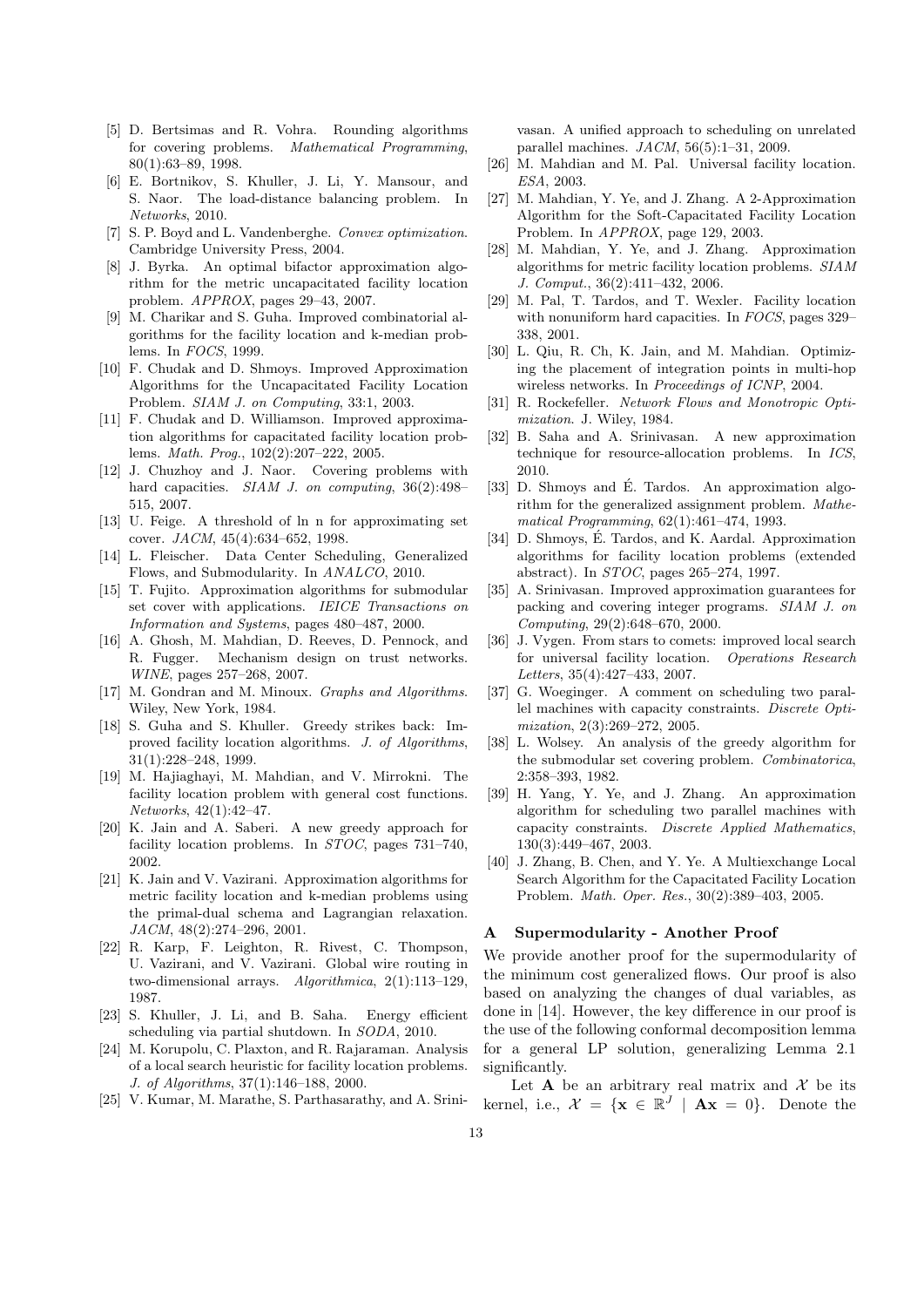Primal:

minimize 
$$
\sum_{vw} c_{vw} f_{vw}
$$
  
\nsubject to  $\sum_{w} f_{vw} - \sum_{w} \gamma_{wv} f_{wv} \le b_v \ \forall v \in V$   
\n $0 \le f_{vw} \le u_{vw} \ \forall (v, w) \in E$ 

positive (negative) support of vector **x** by  $supp^{+}(x) =$  $\{j \in J \mid x(j) > 0\}$  (supp<sup>-</sup>(x) =  $\{j \in J \mid x(j) < 0\}$ ). The support of **x** is  $\text{supp}(\mathbf{x}) = \text{supp}^{+}(\mathbf{x}) \cup \text{supp}^{+}(\mathbf{x})$ . We say a nonzero vector **x** is an *elementary vector* if  $\mathbf{x} \in \mathcal{X}$ and has a minimal support.

Theorem A.1. [31] (Conformal Decomposition for LP) Any vector  $x \in \mathcal{X}$  can be decomposed into conformal elementary vectors:  $\mathbf{x} = \sum_k \lambda_k \mathbf{u}_k$  where  $\lambda_k$  > 0,  $\mathbf{u}_k \in \mathcal{X}$  is elementary and  $\text{supp}^+(\mathbf{u}_k) \subseteq$  $\text{supp}^{+}(\mathbf{x}), \text{supp}^{-}(\mathbf{u}_k) \subseteq \text{supp}^{-}(\mathbf{x})$  for all k.

We use the primal and dual programs for minimum cost generalized flows from [14]. Node v has excess  $b_v$ . If  $b_v > 0$ , v is a source. If  $b_v < 0$ , v is a sink. Let  $\pi(\mathbf{b})$ be the optimal value of the following LP.

Our goal is to show  $\pi(\mathbf{b})$  is supermodular. Let **r** and **r'** be the respective dual optimal solutions to  $\pi(\mathbf{b})$ and  $\pi(\mathbf{b}')$ . As argued in [14], it suffices to show that if  $\mathbf{b} \succeq \mathbf{b}'$ , then  $\mathbf{r} \preceq \mathbf{r}'$ . In fact, this can be seen from the linear programming duality:  $r_v = \frac{d\pi(\mathbf{b})}{db_v}$  $\frac{\pi(\mathbf{D})}{\mathrm{d}b_v}$ .

Proof. We denote the dual constraint matrix by D. Let  $\mathbf{y} = (\mathbf{r}, \mathbf{z}, \phi)$  and  $\mathbf{y}' = (\mathbf{r}', \mathbf{z}', \phi')$  be the respective dual optimal solutions to  $\pi(\mathbf{b})$  and  $\pi(\mathbf{b}')$ . It suffices to show the case where  $\mathbf{b} = \mathbf{b}' + \mathbf{e}_x$  for any  $x \in V$ . The theorem then follows by induction. Let  $\hat{\mathbf{y}} = \mathbf{y} - \mathbf{y}'$ . It is easy to see  $D\hat{y} = 0$  since  $Dy' = Dy = c$ . Let  $\hat{\mathbf{y}} = \sum_k \lambda_k \mathbf{u}_k$  be a conformal decomposition of  $\hat{\mathbf{y}}$ . We will use  $\mathbf{u}_k(v)$  to denote the entry of  $\mathbf{u}_k$  that corresponds to the position of  $r(v)$ . By the standard property of a linear program (e.g. [31]), we can see  $\hat{\mathbf{y}}(x) = \mathbf{y}(x) - \mathbf{y}'(x) < 0$  (assuming non-degeneracy). Therefore, we have  $u_k(x) < 0$  for all k. Therefore, it suffices to show  $\mathbf{u}_k(v) \leq 0$  for all  $v \in V$ .

Now we prove for any elementary vector  $\mu$  (w.r.t. D) with  $\mu(x) < 0$ , it holds that  $\mu(v) \geq 0$  for all  $v \in V$ . Since  $\mu$  is an elementary vector, we must have  $\mathbf{D}\mu = 0$ . Suppose  $\mu = (\tilde{\mathbf{r}}, \tilde{\mathbf{z}}, \tilde{\phi})$ . We construct the following graph  $H(V', E')$  based on  $\mu$ . The vertex set V' is the subset  $\mathsf{supp}(\tilde{\mathbf{r}}) \subseteq V$ . If  $\tilde{z}_{vw} = 0$  and  $\tilde{\phi}_{vw} = 0$  for  $v, w \in V'$ , we have an edge  $(i, j) \in E'$ . We argue that  $\tilde{r}_v < 0$  for each  $v \in V'$ , otherwise we can get another nonzero vector  $\mu'$ with  $\mathbf{D}\mu' = 0$  and  $\textsf{supp}(\mu') \subsetneq \textsf{supp}(\mu)$ , contradicting the fact that  $\mu$  is an elementary vector. Before constructing

Dual:  $(\phi_{vw}$  are slack variables)

minimize 
$$
\sum_{v} b_v r_v + \sum_{vw} u_{vw} z_{vw}
$$
  
subject to  $r_v - \gamma_{vw} r_w + z_{vw} - \phi_{vw} = -c_{ij} \forall (v, w) \in E$   
 $r_v, z_{vw}, \phi_{vw} \ge 0 \forall (v, w) \in E;$ 

 $\mu'$ , let us see the following simple fact. Consider any connect component of  $H$ . Let  $(i, j)$  be an edge in this component. It represent the constraint  $r_v - \gamma_{vw} r_w = 0$ .  $\tilde{r}_v$  and  $\tilde{r}_w$  must have the same sign. Therefore,  $\tilde{r}_v$  for all  $v$  in this component have the same sign.

Now we argue there is only one connected component corresponding to any elementary vector. Suppose there are more than one connected components. We call all components other than the one contain  $x$  bad components. Now, we construct  $\mu' = (\tilde{\mathbf{r}}', \tilde{\mathbf{z}}', \tilde{\phi}')$  from  $\mu$ as follows: For each node  $v$  in the bad components, set  $\tilde{r}'_v = 0$ . It is easy to verify that  $\tilde{\phi}'_{vw}$  and  $\tilde{z}'_{vw}$ s can be set in a way such that (1)  $\tilde{r}'_v - \gamma_{vw}\tilde{r}'_w + \tilde{z}'_{vw} - \tilde{\phi}'_{vw} = 0 \forall (v, w),$ (2) if  $\tilde{z}_{ij} = 0$ , then  $\tilde{z}'_{ij} = 0$  and (3) if  $\phi_{ij} = 0$ , then  $\tilde{\phi}'_{ij} = 0$  for any  $i, j$ . This ensures  $\mathsf{supp}(u') \subsetneq \mathsf{supp}(u)$ . Therefore, there is only one component which contains node x and all  $\tilde{r}_v$  have the same sign with  $\tilde{r}_x$ . The proof is complete.

## B Maximum Flow with Cost Constraints is Not Submodular

In this section, we show the maximum flow with one additional cost constraint is not submodular. That is the function  $\pi(S)$ , which is define to be the minimum cost of sending the maximum amount of flow given the set S of sources, subject to a linear constraint  $\sum_j c_{ij} f_{ij} \leq C$ , is not submodular. This rules out the possibility of using standard greedy algorithm developed for submodular covering problem.

We provide below a counterexample. We have three sources  $x, y, z$ , a node w and sink t. Arcs are  $(x, t), (y, w), (z, w)$  and  $(w, t)$ , all with capacity 1. Let  $f(X, Y)$  be the optimal value of the following LP.

| maximize $x + y + z$ maximize flow                |
|---------------------------------------------------|
| subject to $x + z \leq 1.5$ , cost constraint     |
| $y + z \leq 1$ , capacity constraint              |
| $x \le X, y \le Y, z \le 1$ , makespan constraint |

It is not hard to see:

$$
f(0,0) = 1; f(0,1) = 1; f(1,0) = 1.5; f(1,1) = 2.0.
$$

Obviously,  $f(0, 0) + f(1, 1) \ge f(0, 1) + f(1, 0)$ . Therefore, f is not submodular.